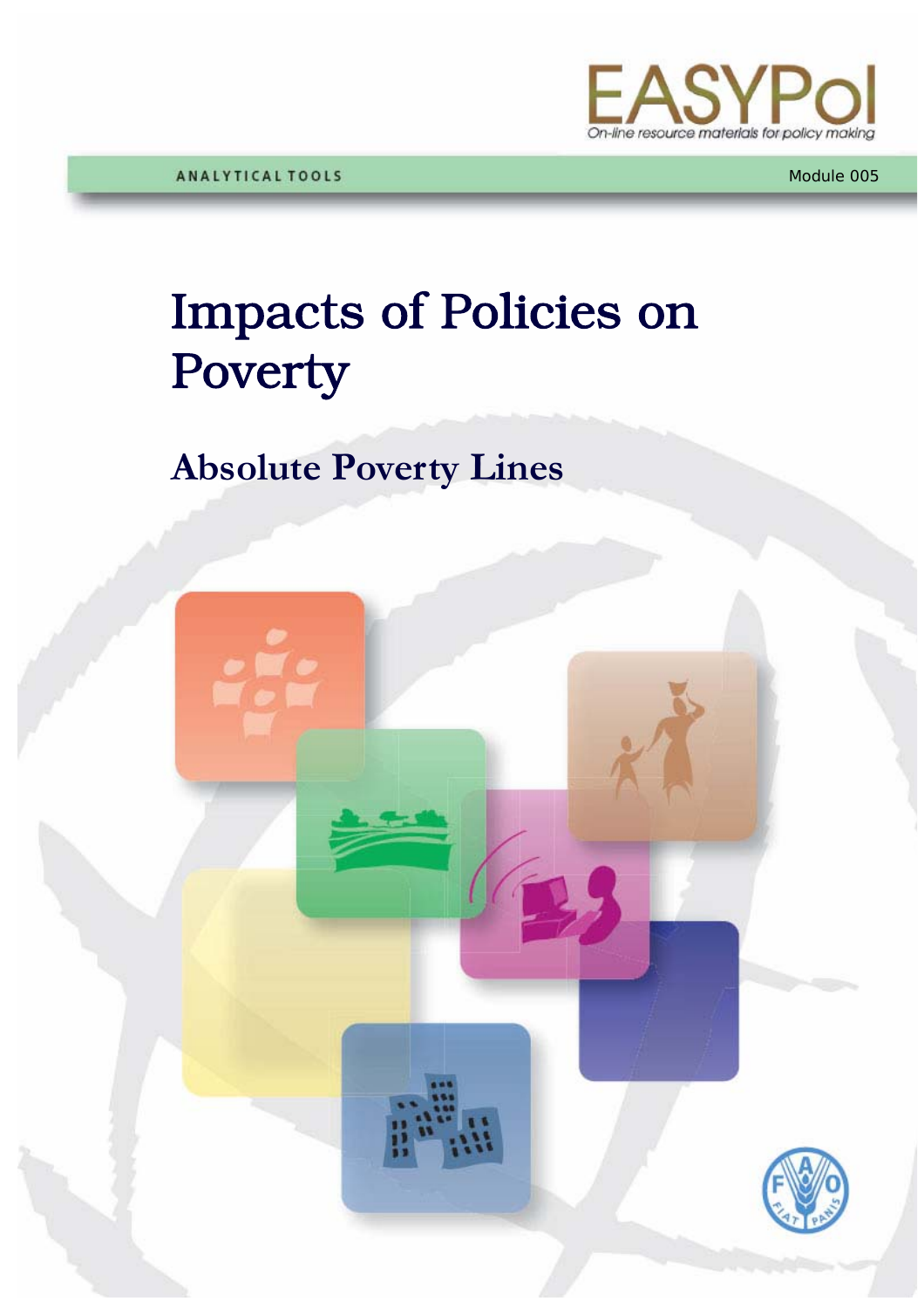

# Impacts of Policies on Poverty

# **Absolute Poverty Lines**

by

Lorenzo Giovanni Bellù, Agricultural Policy Support Service, Policy Assistance Division, FAO, Rome, Italy

Paolo Liberati, University of Urbino, "Carlo Bo", Institute of Economics, Urbino, Italy

for the

Food and Agriculture Organization of the United Nations, FAO



#### **About EASYPol**

EASYPol is a an on-line, interactive multilingual repository of downloadable resource materials for capacity development in policy making for food, agriculture and rural development. The EASYPol home page is available at: *[www.fao.org/tc/easypol](http://www.fao.org/tc/easypol).* EASYPol has been developed and is maintained by the Agricultural Policy Support Service, Policy Assistance Division, FAO.

The designations employed and the presentation of the material in this information product do not imply the expression of any opinion whatsoever on the part of the Food and Agriculture Organization of the United Nations concerning the legal status of any country, territory, city or area or of its authorities, or concerning the delimitation of its frontiers or boundaries.

**[© FAO November 2005](http://www.fao.org/copyright_EN.htm)**: All rights reserved. Reproduction and dissemination of material contained on FAO's Web site for educational or other non-commercial purposes are authorized without any prior written permission from the copyright holders provided the source is fully acknowledged. Reproduction of material for resale or other commercial purposes is prohibited without the written permission of the copyright holders. Applications for such permission should be addressed to: **[copyright@fao.org](mailto:copyright@fao.org)**.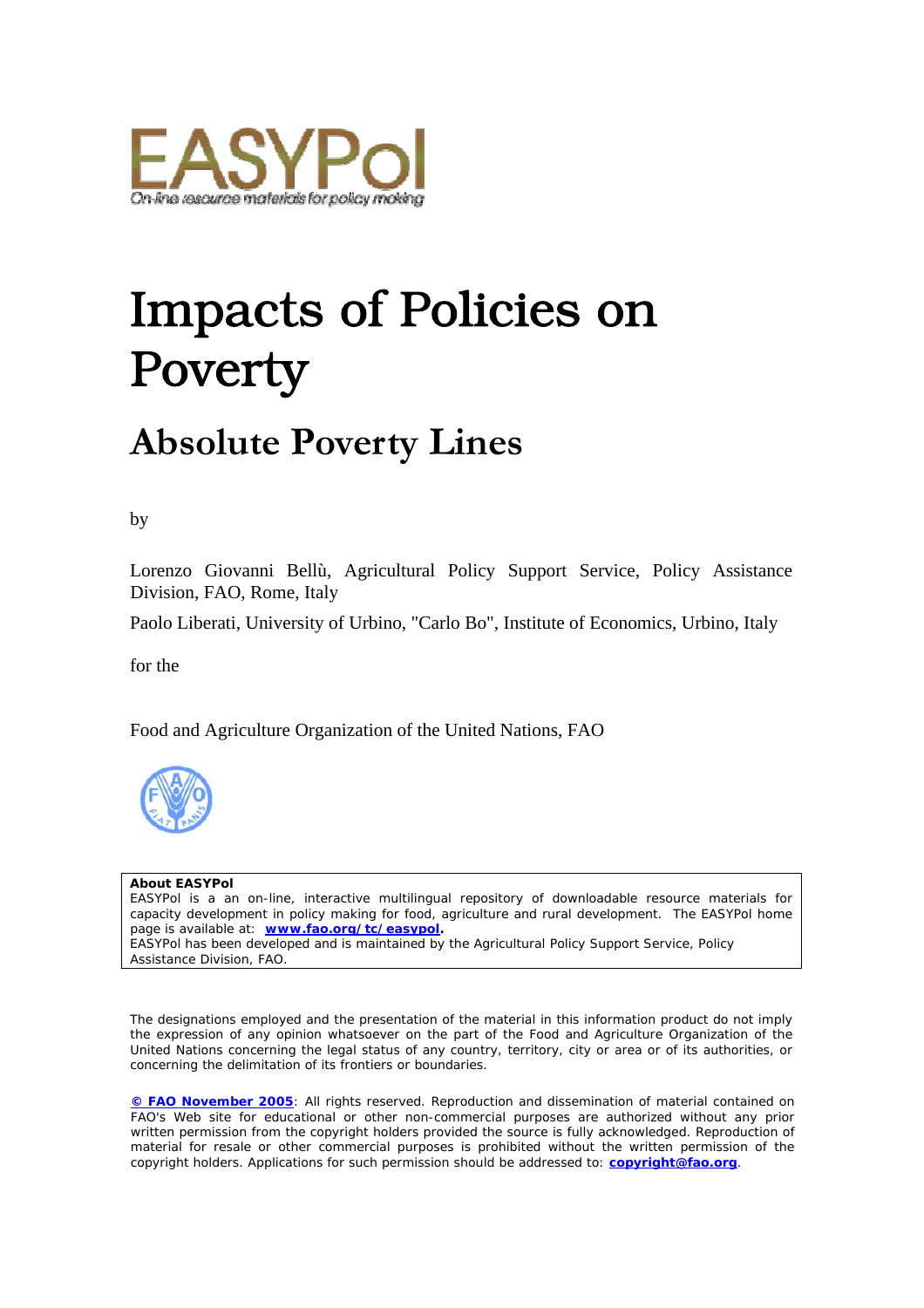#### **Table of Contents**

| $\mathbf{1}$   |                          |                                                                                                                                                                                                                                                                               |  |  |  |
|----------------|--------------------------|-------------------------------------------------------------------------------------------------------------------------------------------------------------------------------------------------------------------------------------------------------------------------------|--|--|--|
| 2              |                          |                                                                                                                                                                                                                                                                               |  |  |  |
| 3              |                          |                                                                                                                                                                                                                                                                               |  |  |  |
|                | 3.1<br>3.2<br>3.3<br>3.4 |                                                                                                                                                                                                                                                                               |  |  |  |
| $\overline{4}$ |                          | A step-by-step procedure to identify poverty by absolute concepts 7                                                                                                                                                                                                           |  |  |  |
|                | 4.1<br>4.2<br>4.3<br>4.4 | A step-by-step procedure for the cost of Food Energy Intake (FEI). 7<br>A step-by-step procedure for the Cost of Basic Needs (CBN) 9<br>A step-by-step procedure for the Consumption Insufficiency method<br>A step-by-step procedure for the Budget Standard method (BS)  11 |  |  |  |
| 5              |                          | Examples of how to define poverty with absolute concepts12                                                                                                                                                                                                                    |  |  |  |
|                | 5.1<br>5.2<br>5.3        |                                                                                                                                                                                                                                                                               |  |  |  |
| 6              |                          | Discussion: critical aspects of absolute poverty lines 17                                                                                                                                                                                                                     |  |  |  |
|                | 6.1<br>6.2<br>6.3<br>6.4 |                                                                                                                                                                                                                                                                               |  |  |  |
| 7              |                          |                                                                                                                                                                                                                                                                               |  |  |  |
| 8              |                          |                                                                                                                                                                                                                                                                               |  |  |  |
|                | 8.1<br>8.2<br>8.3        |                                                                                                                                                                                                                                                                               |  |  |  |
| 9              |                          |                                                                                                                                                                                                                                                                               |  |  |  |
|                |                          |                                                                                                                                                                                                                                                                               |  |  |  |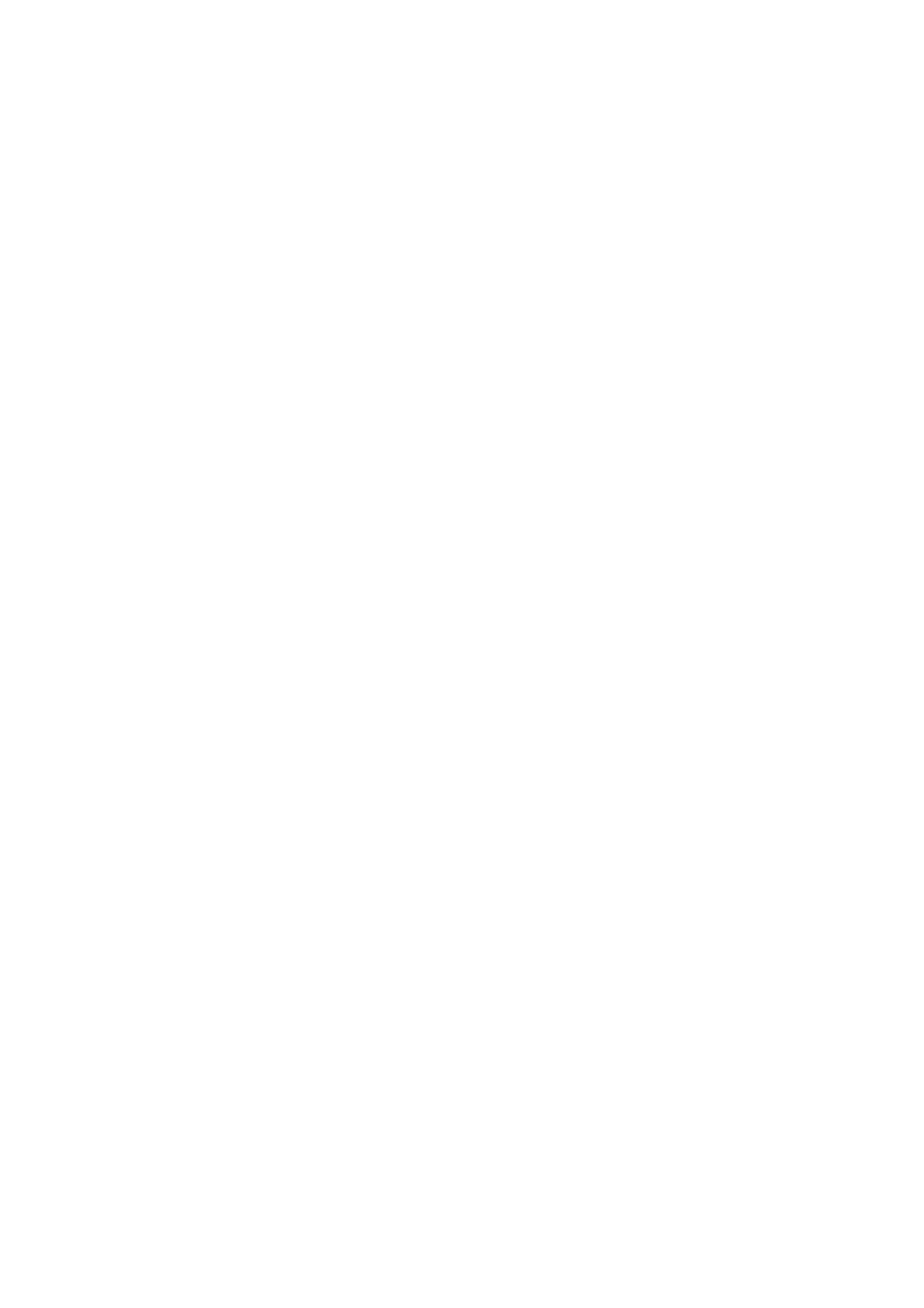#### <span id="page-4-0"></span>**1 SUMMARY**

This module illustrates how to define "absolute" **[poverty lines](http://www.fao.org/tc/easypol/output/glossary_term.asp?id=15041),** i.e poverty lines based on approaches that consider the welfare position of each individual or household as if it were independent of the conditions of other individuals or households belonging to the same community. In particular, this module will discuss the following methods:

- the **[food energy intake \(FEI\)](http://www.fao.org/tc/easypol/output/glossary_term.asp?id=15042)**
- **the [cost of basic needs \(CBN\)](http://www.fao.org/tc/easypol/output/glossary_term.asp?id=15043)**
- the **[consumption insufficiency method \(CI\)](http://www.fao.org/tc/easypol/output/glossary_term.asp?id=15044)**
- the **[budget standard method \(BS\)](http://www.fao.org/tc/easypol/output/glossary_term.asp?id=15045)**

The analogies and differences of the above methods will be highlighted and we shall also illustrate how they can be made operational and how they work, by means of stepby-step procedures and examples.

#### **2 INTRODUCTION**

The aim of this module is to give the analyst the possibility to build poverty lines on the basis of absolute poverty concepts. This topic is particularly relevant to policy work in developing countries because absolutist concepts of poverty encompass almost all foodbased measures of standards of living. Furthermore, the effects of anti-poverty policies are often assessed on their ability to fight absolute poverty.

#### **Objectives**

This module will give users the possibility to learn methods to define absolute poverty lines and their related advantages and shortcomings. By the end of this module, users should be able to calculate absolute poverty lines having received the conceptual elements and practical step-by-step exercises.

#### **Target audience**

This module targets applied analysts who want to work on poverty issues. In addition, academics, officers in ministries and other professionals can make use of this material for their work. Furthermore, students interested in poverty issues may find this material relevant for their studies.

#### **Required background**

 $\overline{a}$ 

The audience should be familiar with basic mathematics and statistics, with the notion of income distribution and with the way in which poverty can be defined. This module also belongs to a set of modules that discuss the definition of poverty, the identification of poor and the measurement of poverty.

A complete set of links to related EASYPol modules is included at the end of this module and readers will also find useful links throughout the document<sup>[1](#page-4-1)</sup>.

<span id="page-4-1"></span><sup>&</sup>lt;sup>1</sup> EASYPol hyperlinks are shown in blue, as follows:

a) training paths are shown in **underlined bold font**;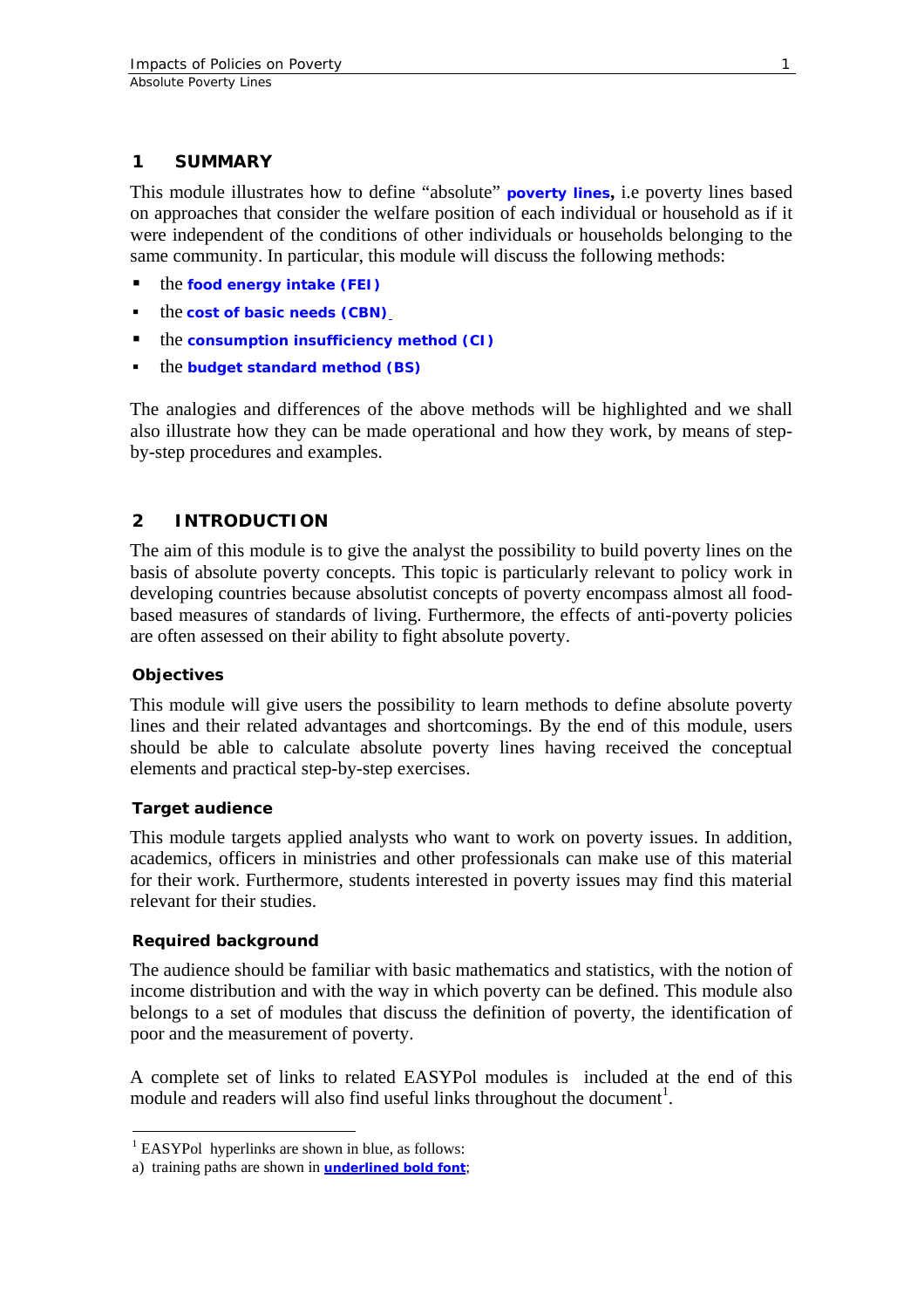#### <span id="page-5-0"></span>**3 CONCEPTUAL BACKGROUND**

Poverty may be conceptualised either in absolute terms or in relative terms<sup>[2](#page-5-1)</sup>. We will start from methods based on **absolute concepts**. In particular, the following methods will be investigated:

- $\blacksquare$  the food energy intake (FEI)
- the cost of basic needs (CBN)
- the consumption insufficiency method (CI)
- $\blacksquare$  the budget standard method (BS)

All of the above methods define a set of goods that would ensure an adequate standard of living and convert this set of goods into monetary values. The final aim is to define a **poverty line**, i.e. a threshold below which an individual is considered to be poor.

#### **3.1 The cost of Food Energy Intake (FEI)**

The **food energy intake (FEI)** methodology defines the minimum food intake needed by a given individual to lead a decent life. By this definition, those people who cannot afford the **cost** of the FEI are poor<sup>3</sup>. In addition, by definition, FEI is an absolute concept of poverty that is entirely food-based. This measure, therefore, is a good indicator of poverty in those countries where a large part of the population spends a significant fraction of their budget on food. This is typical of less developed economies. Whereas, in more developed economies, a large part of the population spends a smaller fraction of their total income or total expenditures on food. This means that, in these cases, the caloric-food-based measure of standards of living should be complemented by other commodities, i.e. non-food items. In extreme cases, standards of living can be measured by total income or expenditure (in this way, you would cover all consumption items), which is the standard economic measure for advanced economies.

It is worth noting that there might be a conflict between economic and food-based (i.e. nutritional) views of living standards<sup>4</sup>. Suppose that **milk** is subsidised by the government and that milk gives a significant nutritional intake to the poor. Now, suppose that the government wants to reduce the subsidy on milk and assume that milk has good substitutes (and, therefore, a sufficiently high price elasticity). By reducing the subsidy, the price will increase and poor individuals will start to consume substitute goods. Nutritionists would see this as a reduction of welfare for poor individuals, as the poor consume less milk. Nutritionists would like to have the subsidy maintained. For economists, the high price elasticity of milk means that subsidy reduction will not hurt poor individuals very much, as they may shift their consumption to what they consider as substitute goods. Economists would not object to having the subsidy reduced. The only case where there will be no conflict between economic and nutritional views of

b) other EASYPol modules or complementary EASYPol materials are in *bold underlined italics*;

c) links to the glossary are in **bold**; and

d) external links are in *italics*

<span id="page-5-1"></span><sup>2</sup> See EASYPol Module 004: *[Impacts of Policies on Poverty: The](http://www.fao.org/docs/up/easypol/312/povanlys_defpov_004EN.pdf) Definition of Poverty*.

<span id="page-5-2"></span> $3$  See, Ravallion and Bidani, 1994.

<span id="page-5-3"></span> $A<sup>4</sup>$  A clear example of this contrast is offered by Deaton, 1997, p. 209.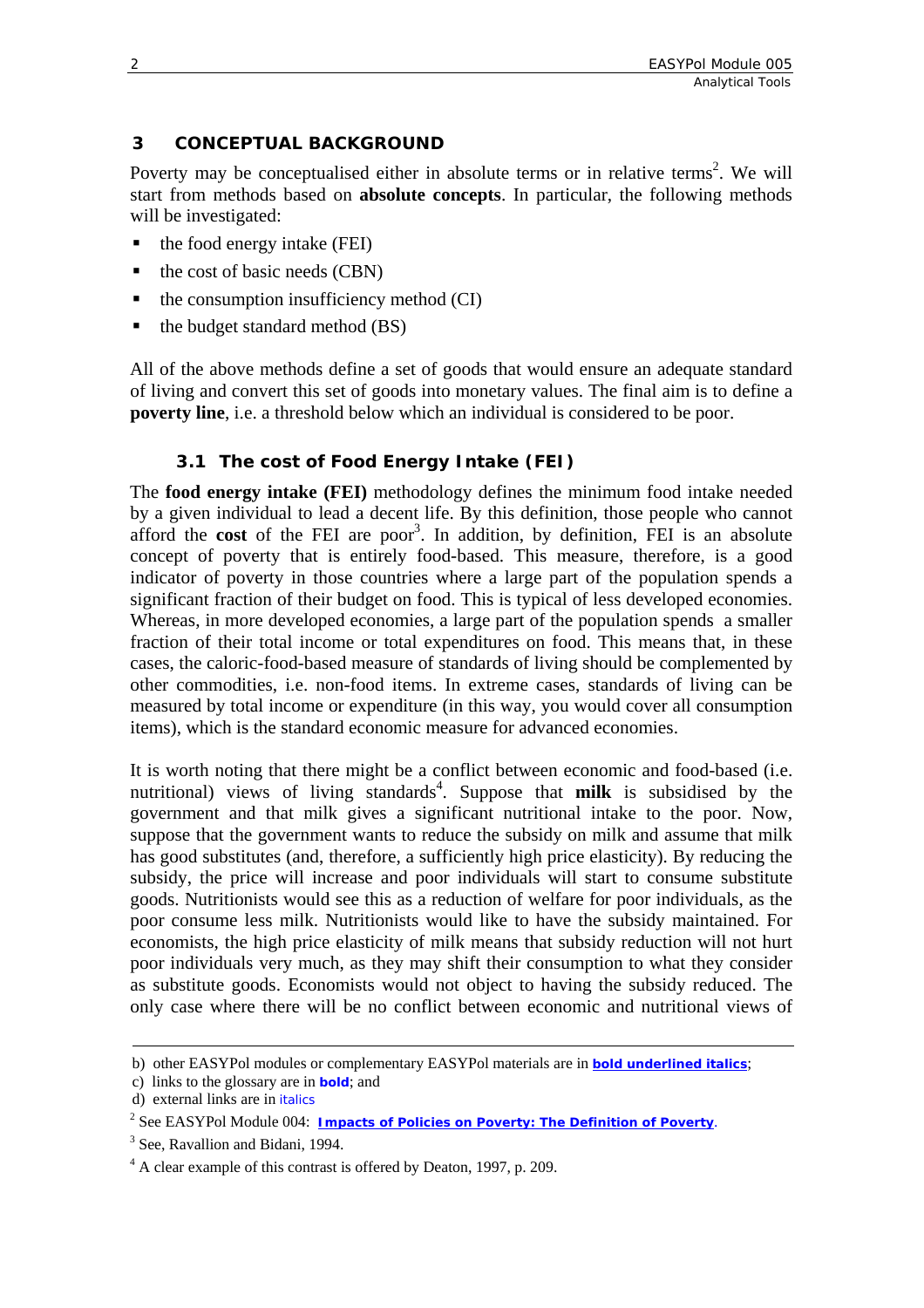living standards is when everyone spends all their income on food in exactly the way that is recommended by nutritionists. The basic issue of this conflict is whether one is disposed to accept that people are the best judge of their needs or whether one should introduce some paternalistic view of what is good for them<sup>5</sup>.

The food energy intake calculations are based on nutritional information. Usually, the energy intake is defined in terms of calories, i.e. as the minimum caloric intake needed to live. Additional criteria can supplement the caloric intake, like the proteinic content and the micro-nutrients content<sup>6</sup>. Generally, this information comes from nutritionists' expert studies. In this sense, there is no precise economic rationale to define the basket of food associated to a given energy intake. It means that the food energy intake has some unavoidable arbitrary content. The way in which the basket of food is chosen mostly depends on priorities set by the analysts. If the main aim is to minimise the cost of the basket, the choice will follow a minimum cost criterion. On the other hand, the proteinic content might be given priority; in this case, the selected basket need not to be that at the minimum cost. In all cases, poverty here is taken to be a situation where too little energy intake or too little specific nutrients are available. In addition, in all cases, in order to define a poverty line, **nutritional information must be converted into monetary values**.

There are two main methods of pricing a given food energy intake: $<sup>7</sup>$ </sup>

The least-cost method

 $\overline{a}$ 

The expenditure-based method

According to nutritional information, the **least-cost method** first requires that one or more baskets of foods that give the same energy intake be specified. As every basket may have different combinations of goods, pricing these baskets may give rise to a different total cost for the same energy intake. The cost of the basket with the minimum cost is taken to be the poverty line.

The **expenditure-based method**, instead, requires that the minimum caloric intake obtained by household groups be compared to their average consumption. Two cases may arise. First, if total calories obtained from average consumption are lower than the minimum food energy intake, average consumption must be re-evaluated by the ratio between the minimum caloric intake and the actual caloric intake. Re-evaluated average consumption must then be priced and the resulting cost is taken to be the poverty line. Second, if total calories obtained from average consumption are higher than the

<span id="page-6-0"></span><sup>&</sup>lt;sup>5</sup> This recalls the concept of «**merit goods**», i.e. those goods the consumption of which is either below or above the level of the individual's optimal choice due to a paternalistic interference (e.g., compulsory education, restrictions to alcohol and tobacco consumption, compulsory vaccines, etc.).

<span id="page-6-1"></span><sup>&</sup>lt;sup>6</sup> Usually, the proteinic and other nutrient content may induce adjustments to the basket if minimum nutritional standards are not achieved. The problem of assessing the calorie and nutrient requirements of human beings with the greatest possible degree of accuracy has been recognised of great importance by FAO since 1950. See FAO, 1950, and FAO, 2003. See also *<http://www.fao.org/es/ESN>*.

<span id="page-6-2"></span> $<sup>7</sup>$  Alternatively, we can simply look at the mean income or expenditure of that subsample of households</sup> whose caloric intake is approximately equal to the required caloric intake. See Ravallion and Bidani, 1994.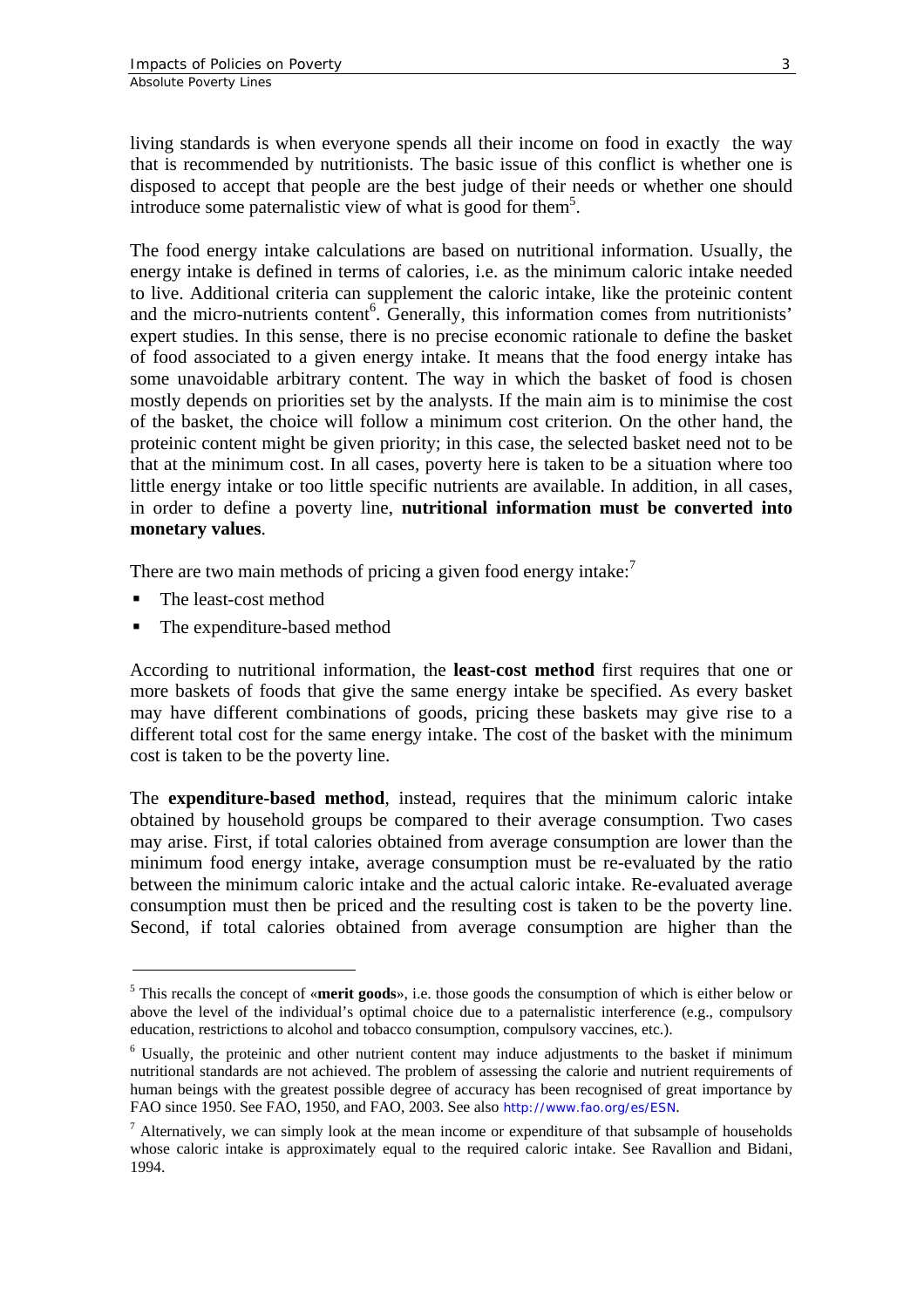<span id="page-7-0"></span>minimum caloric intake, the cost of the minimum caloric intake is taken to be the poverty line. Note that in this case, the cost of the minimum caloric intake is calculated by switching to the least-cost method. Therefore, the expenditure-based method usually applies only in the case where calories in average consumption fall short of the calories required by the food energy intake.

# **3.2 The Cost of Basic Needs (CBN)**

The rationale of the **cost of basic needs (CBN)** is quite similar to that of FEI. CBN is, in acutal fact, an extension of FEI, as this method defines not only an adequate level of food items, but also an adequate level of **non-food items**<sup>[8](#page-7-1)</sup>. In this sense, it embodies a milder concept of poverty, compared with FEI, and is closer to the budget standard methods (see below). Examples of adequate non-food items may be a given amount of housing space, a given amount of electricity and water and an adequate amount of clothing. However, there is no satisfactory way to define non-food expenditures. As reported by the World Bank, 2001, *Poverty Manual*, in Vietnam, researchers used the level of non-food spending by households that were in the middle expenditure quintile in 1993. For South Korea, non-food items have been taken to be the cost of housing that meets the official apartment size plus the cost of non-food items as measured by the average spending by households in the poorest two-fifths of the income distribution<sup>9</sup>.

The most common procedures to calculate CBN are again two:

- The least-cost method
- Scaling up the food poverty line

The **least-cost method** for *food* items is the same as in FEI. For *non-food* items, we first need to select which non-food items are deemed as being essential (e.g., a shelter). We must then price those items and calculate total expenditures required to achieve a proper basket of non-food items. The basket with the minimum cost must be selected. The minimum cost of food and non-food items is the CBN poverty line. Note that applying this method usually requires that you cost non-food items separately for each region in a given country. Furthermore, prices of these ietms are not usually reliably monitored in less developed countries. Finally, non-food items are not anchored to a clear basis like the food energy intake for food items.

With the **scaling up method**, instead, the total poverty line is obtained by simply scaling up the food poverty line by a given factor taking into account non-food items. The obvious question is: How do we calculate this factor? Empirically, we can observe two very similar versions.

The first version consists of calculating the average level of **total** expenditures of those individuals whose **food** expenditures are equal to the food poverty line. The resulting total poverty line is therefore that level of expenditures. Let us call this way **food-based total poverty line** (FBTPL);

<span id="page-7-1"></span><sup>&</sup>lt;sup>8</sup> See again Ravallion and Bidani, 1994.

<span id="page-7-2"></span> $9$  See World Bank, 2000, Chapter 3.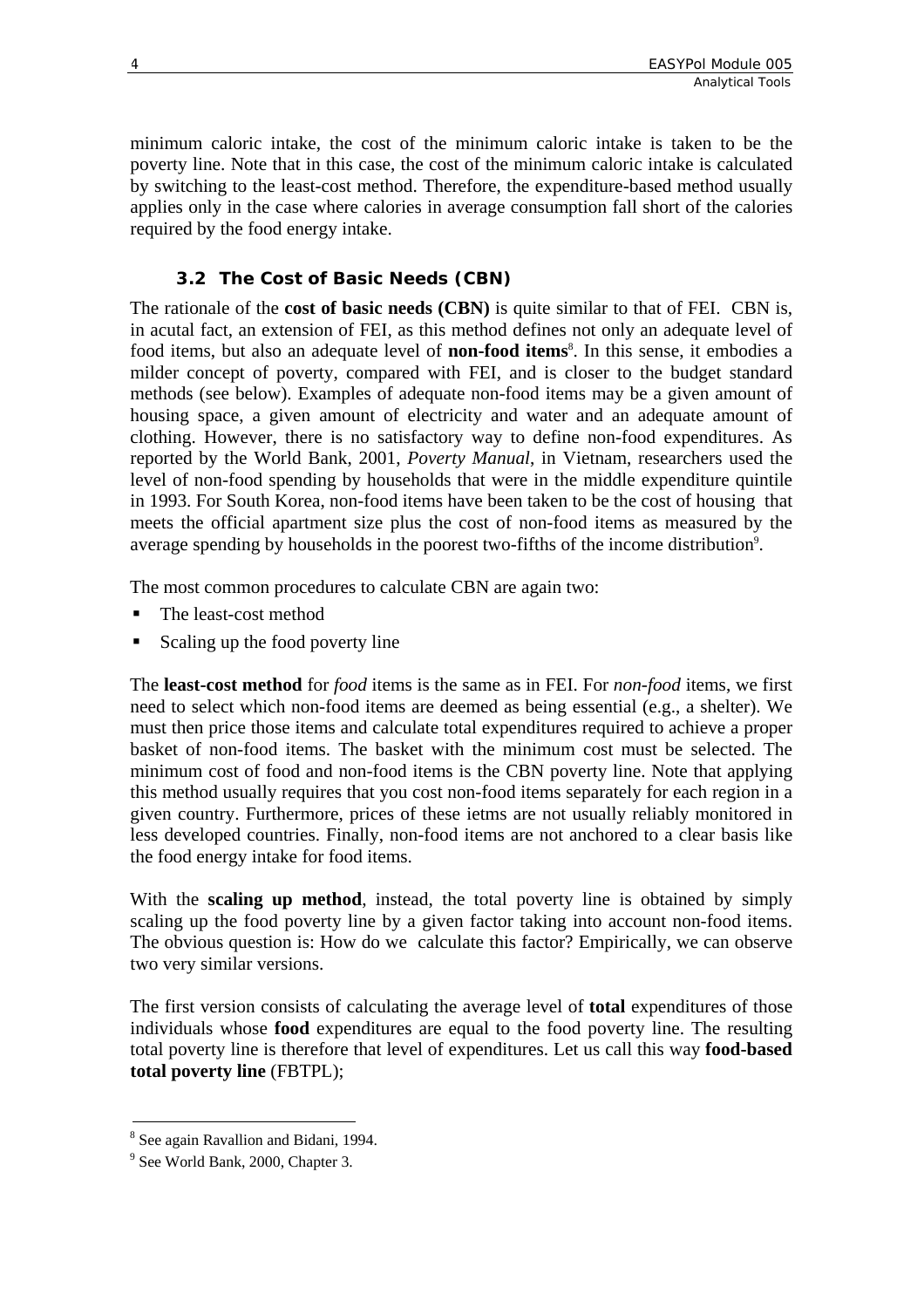The second version consists of determining the average level of **non-food** expenditures of those individuals whose **total** expenditures are equal to the food poverty line. The resulting total poverty line is therefore the sum of the food poverty line and non-food average expenditures of those individuals. Let us call this method the **total-based total poverty line** (TBTPL). This version of the scaling up method is particularly well described in Ravallion and Bidani, 1994, who use a regression technique to scale the poverty line. In particular, they start from estimating the food share of total expenditures *s* as a **linear** function of the logarithm of total spending *y* (i.e. food plus non-food) normalised to the cost of the food poverty line  $z^{FET}$  (calculated as in FEI), a constant  $\alpha$  and an error term *u*:  $s = \alpha + \beta \ln \left| \frac{y}{\alpha} \right| + u$  $s = \alpha + \beta \ln \left( \frac{y}{z^{FET}} \right) +$  $\left(\frac{y}{F_{FI}}\right)$ ⎝  $= \alpha + \beta \ln \left( \frac{y}{\epsilon_{\text{EVI}}}\right) + u$ .<sup>10</sup> Individuals with a level of total expenditures *y* equal to the food poverty line  $z^{FEI}$  (i.e.  $y = z^{FEI}$  ) will have an average food share equal to  $\alpha$ <1.<sup>11</sup> Therefore, their average non-food share of expenditure will be equal to (1-α). What we are doing exactly is *to look at the average level of non-food expenditures of those individuals with total expenditures equal to the food poverty line.* The cost of basic needs, therefore, will be the cost of the food poverty line scaled up by  $(1-\alpha)$ , i.e. the average non-food share of expenditure, i.e.  $z^{\text{\tiny\it CBN}}=z^{\text{\tiny\it FEI}}\big( 1+(1-\alpha) \big)$   $=z^{\text{\tiny\it FEI}}\big( 2-\alpha \big)$  .  $^{12}$  $^{12}$  $^{12}$ 

It is worthwhile stressing again the difference. In both cases, the food poverty line is determined as in FEI. With FBPTL, we look at **total expenditures** of those individuals having **food expenditures** equal to the food poverty line. With TBTPL, we look at **nonfood expenditures** of those individuals having **total expenditures** equal to the food poverty line.

The following table sums up the relevant variables in the scaling-up method.

|                                                | <b>FBTPL</b>       | <b>TBTPL</b>          |
|------------------------------------------------|--------------------|-----------------------|
| Look at:                                       | Total expenditures | Non-food expenditures |
| of those having  equal to<br>food poverty line | Food expenditures  | Total expenditures    |

**Table 1: What to take into account in the scaling-up method** 

Using the two different versions of the scaling-up method has implications on the level of the poverty line. Figure 1, below, compares the mechanics of FEI, FBTPL and TBTPL.

In Figure 1, food expenditures is the bisecting line, while for any given level of food expenditures, there is a higher level of total expenditure. The assumption is that non-

 $\overline{a}$ 

 $10$  Note that the assumption of linearity gives a simple scaling up factor. But non-linearity might also be used. See the technical Appendix in Ravallion and Bidani, 1994, where they included a squared term of ln  $(y/z<sup>FEI</sup>)$ .

<span id="page-8-0"></span><sup>&</sup>lt;sup>11</sup> When  $y = z^{FEI}$ , ln  $(y/z^{FEI})=0$ .

<span id="page-8-1"></span><sup>&</sup>lt;sup>12</sup> See example below.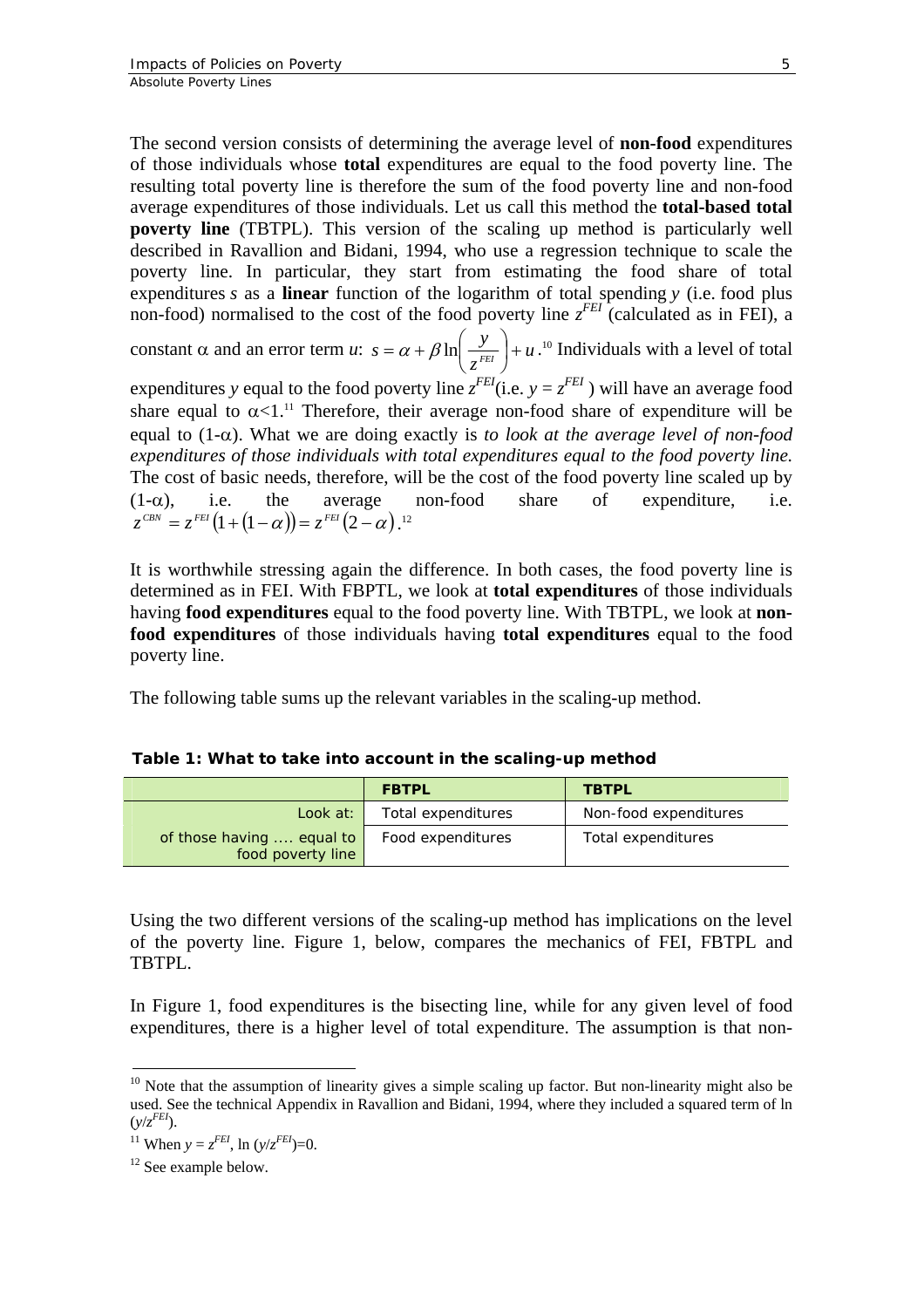<span id="page-9-0"></span>food expenditures (the vertical distance between total and food expenditures) increase for higher levels of food expenditures.

On the *y*-axis, **OA** is the FEI poverty line and the **OB** is the corresponding point on the *x*-axis thus giving the level of food expenditures equal to the food poverty line.

To get the poverty line by CBN in the FBTPL version, look at the **level of total expenditures of those having food expenditures equal to FEI poverty line**. This level is **BK**. The corresponding point on the *y*-axis, **OC**, is therefore the FBTPL poverty line.

To get the poverty line by CBN in the TBTPL version, we need to look at the **level of non-food expenditures of those having total expenditures equal to FEI poverty line**. This latter level is **HD** and the non-food expenditures are equal to the segment **HW**. Now, adding **HW** to the FEI poverty line, which gives **HJ=HW**, we can get the TBPTL.

By construction, as total expenditures are never lower than food expenditures, **FBTPL is always above TBTPL and both are above FEI**. By construction, therefore, we always have:  $FEI \leq TBPTL \leq FBTPL$ .



**Figure 1 - FEI, CBN-FBTPL and CBN-TBTPL** 

#### **3.3 The Consumption Insufficiency (CI) method**

Up till now, the focus has been on food items (FEI) or a mix of food and non-food items (CBN). To some extent, the CBN approach may be viewed as an extension of the FEI approach as it includes essential non-food items in the calculation of the absolute poverty line.

In the same vein, the CBN approach may in turn be extended. Consumption Insufficiency (CI) methods are in fact an extension of the CBN, as also *non-essential*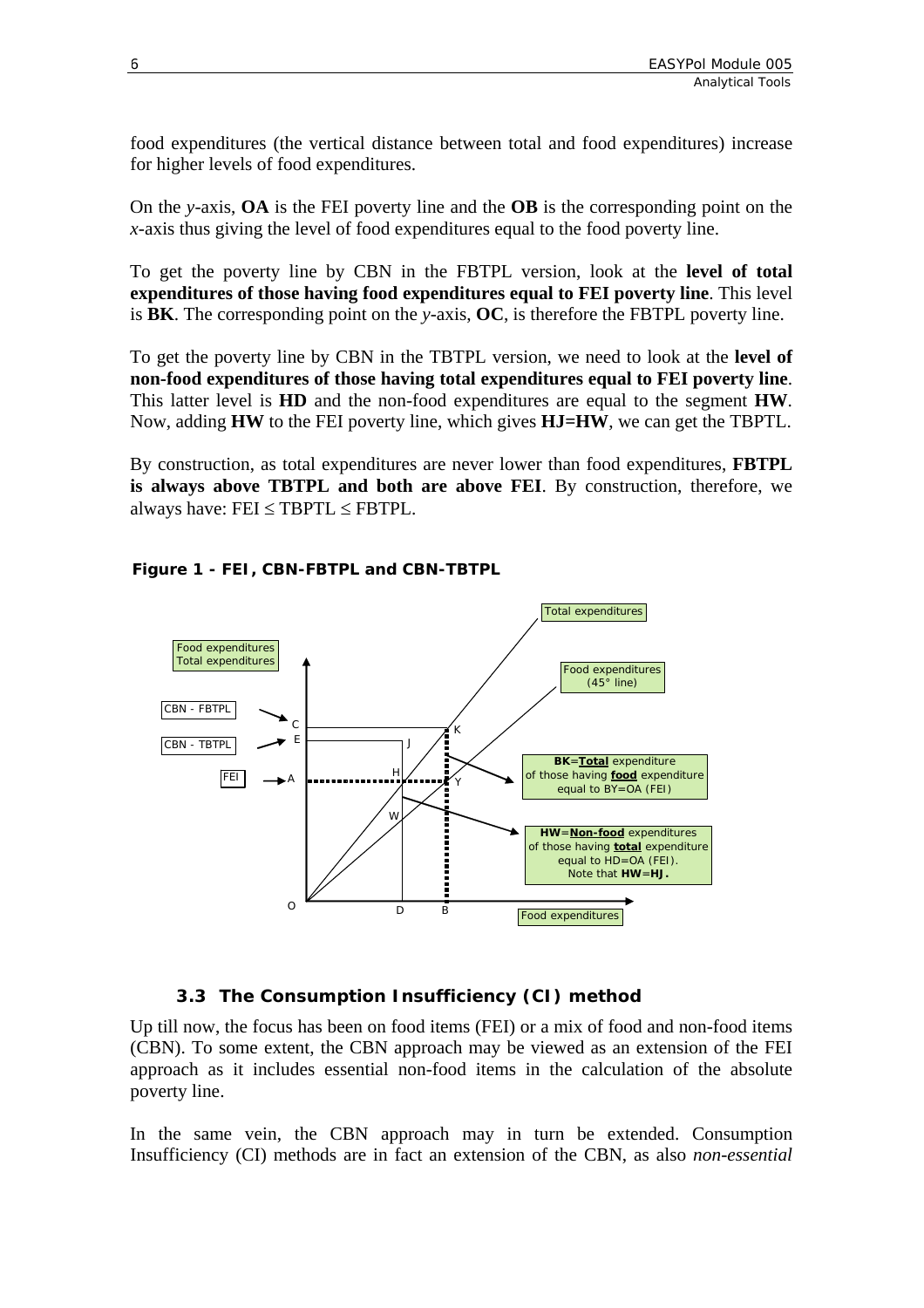<span id="page-10-0"></span>*non-food items* are included into the calculation of the poverty line. In this way, the concept of minimum subsistence is increasingly relaxed. The resulting poverty line is the cost of all food and non-food items (both essential and non-essential) included in the list. In order to convert this new basket into a poverty line, the least-cost method is usually adopted. Disagreement on what non-essential non-food items to include in the analysis exacerbates the problems already observed in the case of the cost-of-basicneeds approach. Difficulties in selecting non-essential non-food items and in pricing them reliably, may imply extending this method to take into account *total expenditure* on all goods.

#### **3.4 The Budget Standard (BS) method**

The Budget Standard method is the widest possible commodity-based method. In this case, besides food and non-food items, certain minimum amount of *goods for social life* are included in the list (e.g. recreational activities). The concept of minimum subsistence is therefore further weakened. The resulting poverty line is the aggregate cost of all quantities of goods and services, including the value of goods needed for social life, usually by adopting a least-cost method. Difficulties in selecting a minimum amount of goods for social life and in pricing them reliably, may suggest extending this method to take into account *total expenditure* on all goods, as in the previous case<sup>13</sup>.

#### **4 A STEP-BY-STEP PROCEDURE TO IDENTIFY POVERTY BY ABSOLUTE CONCEPTS**

#### **4.1 A step-by-step procedure for the cost of Food Energy Intake (FEI)**

Figure 2, below, illustrates the step-by-step procedure required to calculate the cost of FEI according to the least-cost method. **Step 1** requires that FEI be calculated. This needs either external sources/information or *ad hoc* procedures. An example of the first case is included in Dandekar and Rath, 1971a; 1971b, for India. They started from an explicit calorie norm (2,250 calories per day) in both urban and rural areas (external information). In 1979, the Planning Commission revised the calorie norms to 2,400 in rural areas and 2,100 in urban areas, due to the lower rate of physical activity in urban area[s14.](#page-10-2) An example of the second case (*ad hoc* procedures) is from Subramanian and Deaton, 1996, who used consumption data to estimate household calorie availability (see below) $15$ .

Once FEI has been set, we should build one or more baskets of goods giving the same food energy intake to individuals. Other nutritional features may help in this process,

 $\overline{a}$ 

<span id="page-10-1"></span><sup>&</sup>lt;sup>13</sup> An example of the budget standard method in measuring poverty is by Perumal, 1992, for Malaysia, where the food poverty line is first calculated and an allowance for non-food items is taken.

<span id="page-10-3"></span><span id="page-10-2"></span>

 $14$  For a discussion, see Deaton, 1997, pp.142-143.<br><sup>15</sup> Other examples of countries in which the food energy intake has been used are: Osmani, 1982; Greer and Thorbecke, 1986; Paul, 1989; Ahmed, 1991; Ercelawn, 1991. More recent applications include the 1998 Bangladesh Poverty Assessment by World Bank, in particular the section *Food Energy Intake and Cost of Basic Needs: Measuring Poverty in Bangladesh*.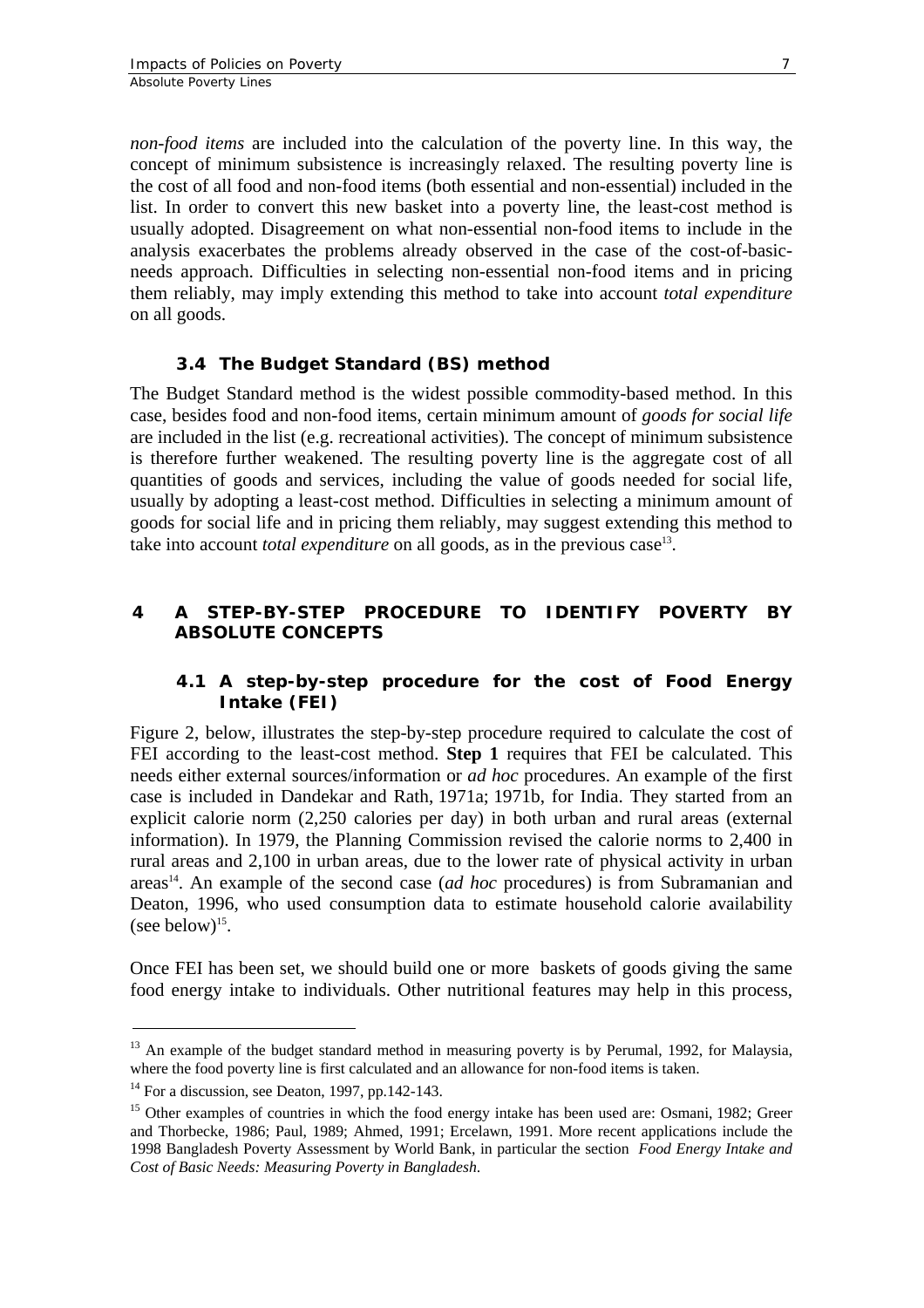such as the proteinic content or the micro-nutrients content. In different baskets, there may be more rice and less cereals or less eggs and more tomatoes or more apples and less milk, and so on (**Step 2**). This procedure implies some degree of arbitrariness. Nutritionists may be better equipped to provide this information, i.e. what the basket should contain. Alternatively, we can start form revealed consumption patterns to estimate, for example, the average basket (and therefore the caloric intake) consumed by either total or groups of population $16$ .

All baskets must then be priced. This is done by attaching a market price to every good in the basket (**Step 3**). It will then be straightforward to calculate total expenditures for each basket by multiplying each price by the corresponding quantity of each item included in the basket (**Step 4**). If the same FEI can be achieved with less cost, one possibility is to set the minimum level of cost equal to the food poverty line (**Step 5**), which can be assumed to be "the" poverty line. The poverty line, therefore, corresponds to the minimum cost of buying different baskets with the same FEI.

#### **Figure 2 - A step-by-step procedure to calculate FEI by the least-cost method**

| <b>STEP</b>   | <b>OPERATIONAL CONTENT</b>                                                                                  |  |  |  |
|---------------|-------------------------------------------------------------------------------------------------------------|--|--|--|
| 1             | Calculate the Food Energy Intake on the<br>basis of external sources, nutritional<br>studies, experts, etc. |  |  |  |
| $\mathcal{P}$ | Build one or more different baskets of<br>goods having the same FEI                                         |  |  |  |
| 3             | Price each item in the basket                                                                               |  |  |  |
| 4             | Calculate, for each basket, the total cost<br>of achieving FEI                                              |  |  |  |
| 5             | Select the basket with the minimum<br><b>cost</b> . This is the poverty line                                |  |  |  |

Figure 3, below, instead, illustrates the necessary steps to calculate the cost of FEI according to the expenditure-based method. This procedure is slightly more complicated. The starting point (**Step 1**) is the same as before. **Step 2** underlines that to cost FEI by the expenditure-based method it is necessary to have information on average consumption. **Step 3** requires that total calories must be calculated from this average consumption. **Step 4** requires that the total calories of average consumption be compared to the required food energy intake. Two possibilities arise: i) if the calories in average consumption are lower than the calories required by FEI, average consumption of each item must be re-evaluated by a factor equal to the ratio between calories in FEI and calories in actual consumption (a factor greater than one) (**Step 4a**); ii) if calories in average consumption exceed calories in FEI, this latter must be selected (**Step 4b**). **Step 5** requires that each item in the selected basket be priced (either in the re-evaluated

 $\overline{a}$ 

<span id="page-11-0"></span><sup>&</sup>lt;sup>16</sup> See Subramanian and Deaton, 1996.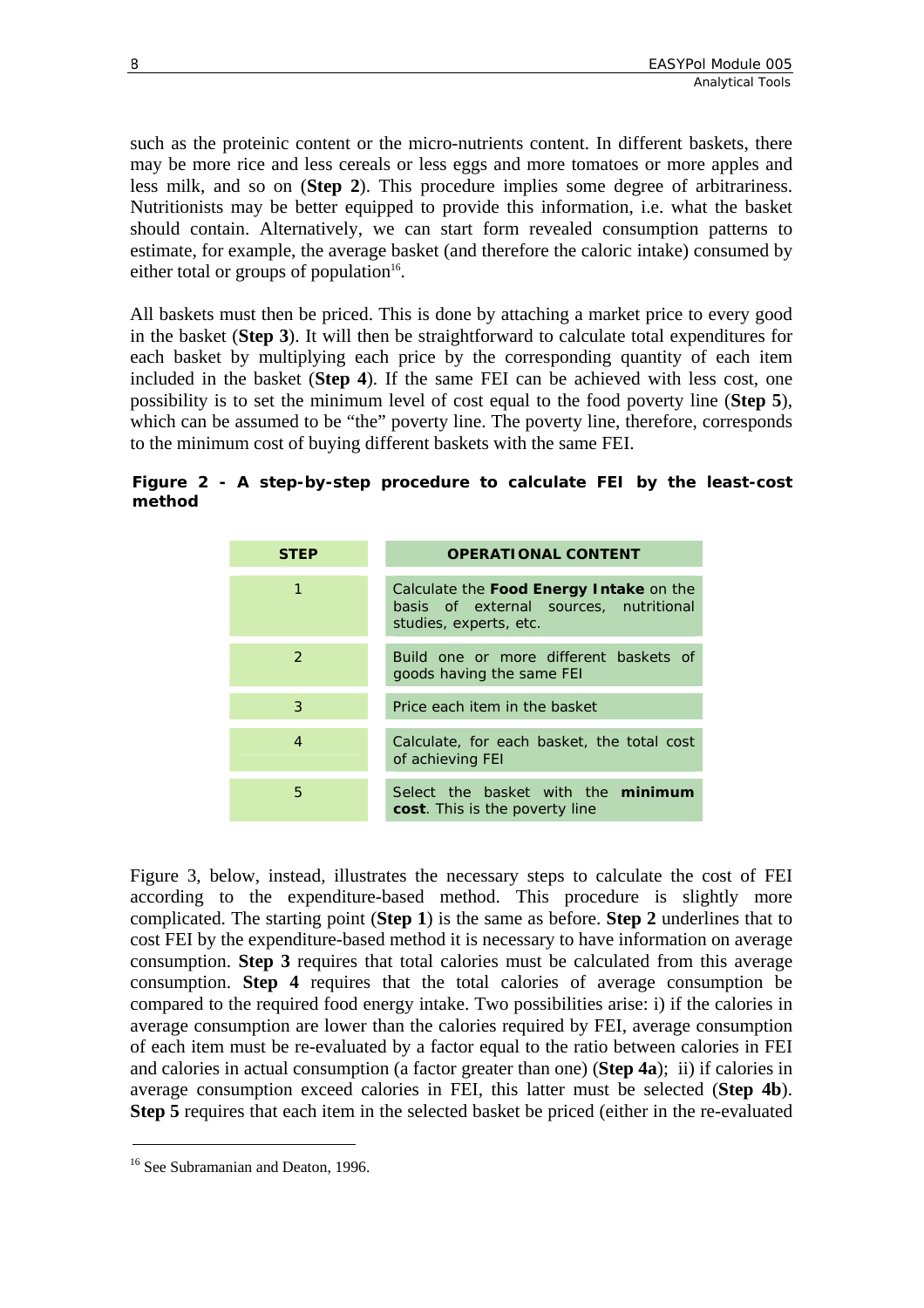<span id="page-12-0"></span>average consumption basket or in the FEI basket). Once priced, total expenditures corresponding to the selected basket defines the poverty line (**Step 6**).

#### **Figure 3 - A step-by-step procedure to calculate FEI by the expenditurebased method**



# **4.2 A step-by-step procedure for the Cost of Basic Needs (CBN)**

Figure 4, below, illustrates the step-by-step procedure needed to calculate CBN by the least-cost method. **Step 1** requires that the food poverty line be calculated as in FEI for the least-cost method. **Step 2** requires that we select non-food items that are deemed essential (e.g. clothing, shelter, etc.). For non-food items, the procedure is equivalent to that followed in the case of the food poverty line. Non-food items must be priced and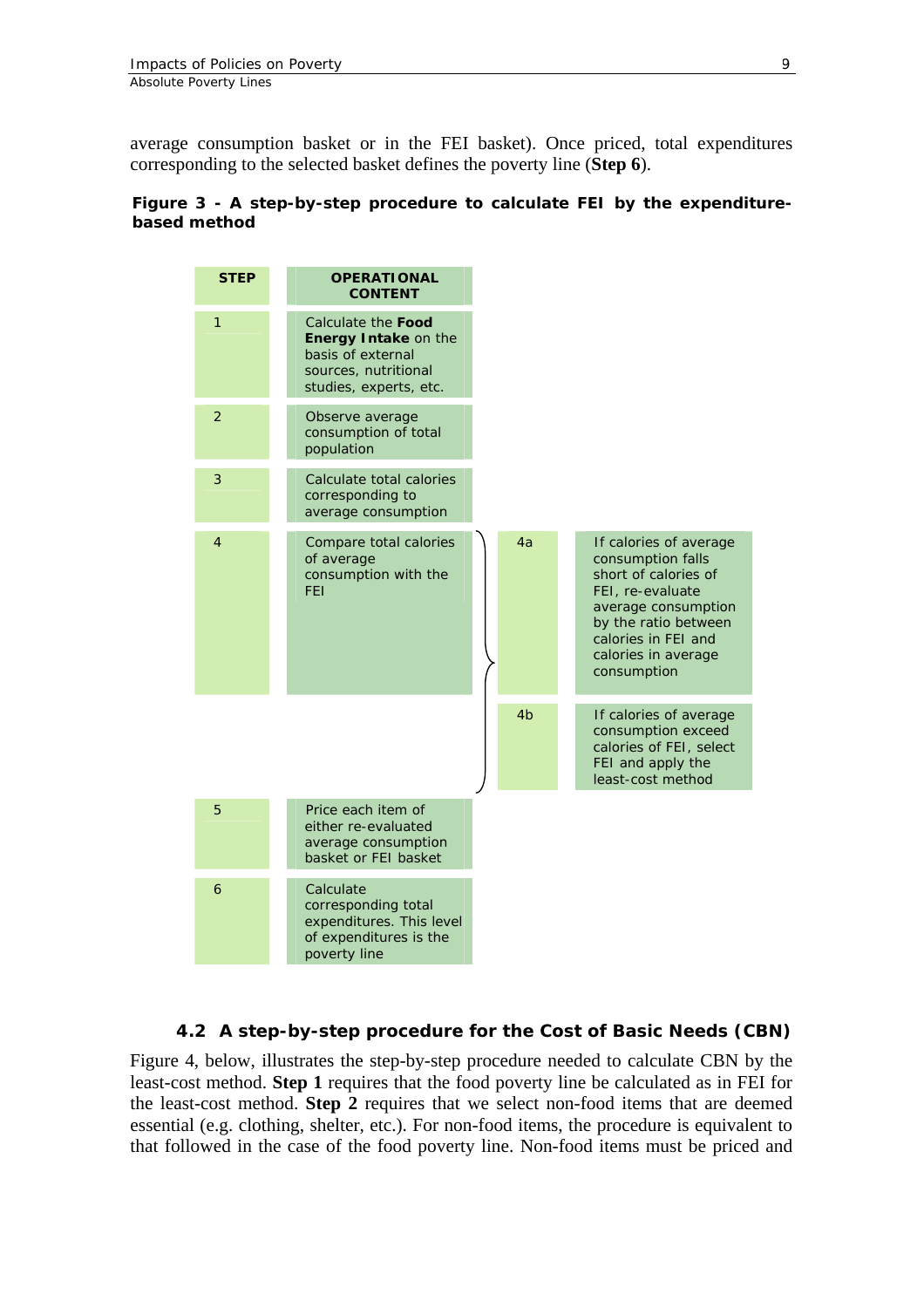total expenditures must be calculated (**Step 3**). Examples of non-food items may be: a given amount of housing space; a given amount of electricity and water, etc. This is the approach taken by Rowntree (1901) in his study of poverty in York. Orshansky (1965) used a shortcut for non-food items. She calculated the adequate amount of food intake, i.e. the food poverty line, and then multiplied it by 3, because the average food share in consumption, at that time, was 1/3. The cost of food items and the cost of non-food items must then be added together to get the poverty line (**Step 4**).

#### **Figure 4 - A step-by-step procedure to calculate the CBN, least-cost method**

| <b>STEP</b> | <b>OPERATIONAL CONTENT</b>                                              |  |  |  |
|-------------|-------------------------------------------------------------------------|--|--|--|
| 1           | Calculate the food poverty line as in FEI.                              |  |  |  |
| 2           | Choose non-food items which are deemed as<br>essential                  |  |  |  |
| 3           | For non-food items, price each item and<br>calculate total expenditures |  |  |  |
| 4           | Sum the cost of food and non-food items. This<br>is the poverty line    |  |  |  |

Figure 5, below, instead, illustrates what is needed to apply the scaling-up method. **Step 1** is common to the previous case and independent of the type of scaling-up. It requires that FEI be defined and that the food poverty line be calculated. After that, there are two possibilities. **Step 2a**, requires that we identify the average level of total expenditures of those individuals with food expenditures equal to the poverty line. This average level is the poverty line (FBTPL) and the end of the story. **Step 2b**, instead, requires that we identify the average level of non-food expenditures of those individuals with total expenditures equal to the food poverty line. In this case, there is a further step (**Step 3**), as the average level of non-food expenditures must be added to the food poverty line to get the total poverty line (TBTPL).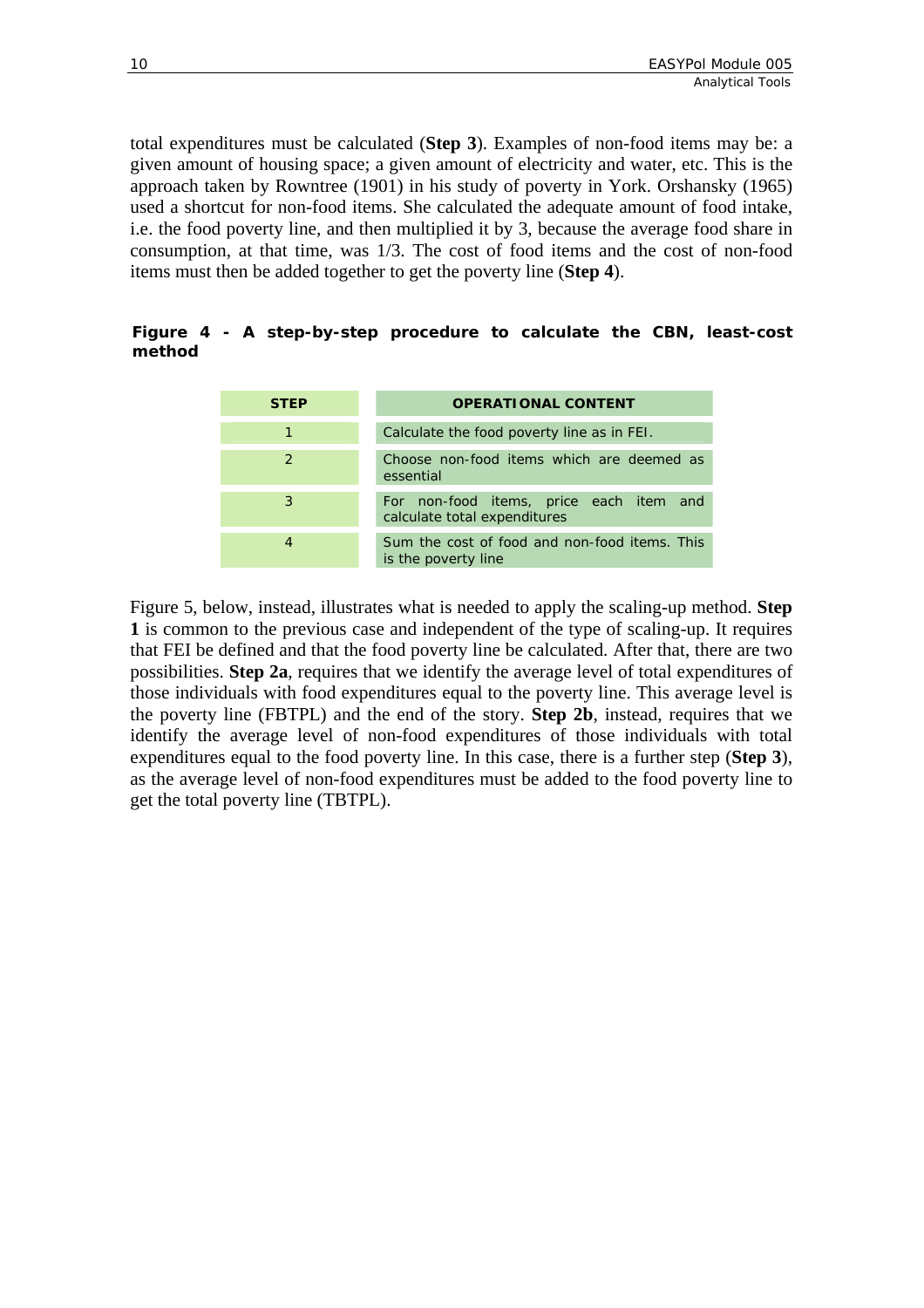<span id="page-14-0"></span>**Figure 5 - A step-by-step procedure to calculate the CBN, scaling-up method** 



#### **4.3 A step-by-step procedure for the Consumption Insufficiency method (CI)**

In the most popular version, CI methods follow the same procedure as in least-cost method for CBN. There is therefore nothing new in Figure 6, compared with Figure 4, if we make the exception of **Step 2**, where also non-essential non-food items must be chosen.

**Figure 6 - A step-by-step procedure to calculate the CI, least-cost method** 

| <b>STEP</b>   | <b>OPERATIONAL CONTENT</b>                                                              |
|---------------|-----------------------------------------------------------------------------------------|
|               | Calculate the food poverty line as in FEI                                               |
| $\mathcal{P}$ | Choose non-food items which are deemed as<br>essential and non-essential non-food items |
| 3             | For non-food items, price each item and<br>calculate non-food expenditures              |
|               | Sum the cost of food and non-food items.<br>This is the poverty line                    |

#### **4.4 A step-by-step procedure for the Budget Standard method (BS)**

There are no particular steps to be followed to calculate BS in Figure 7, below, compared with CI and CBN methods. We only have to include in **Step 2** some decision about which goods are adequate for social life, i.e. which of them should be considered in the calculation of poverty line.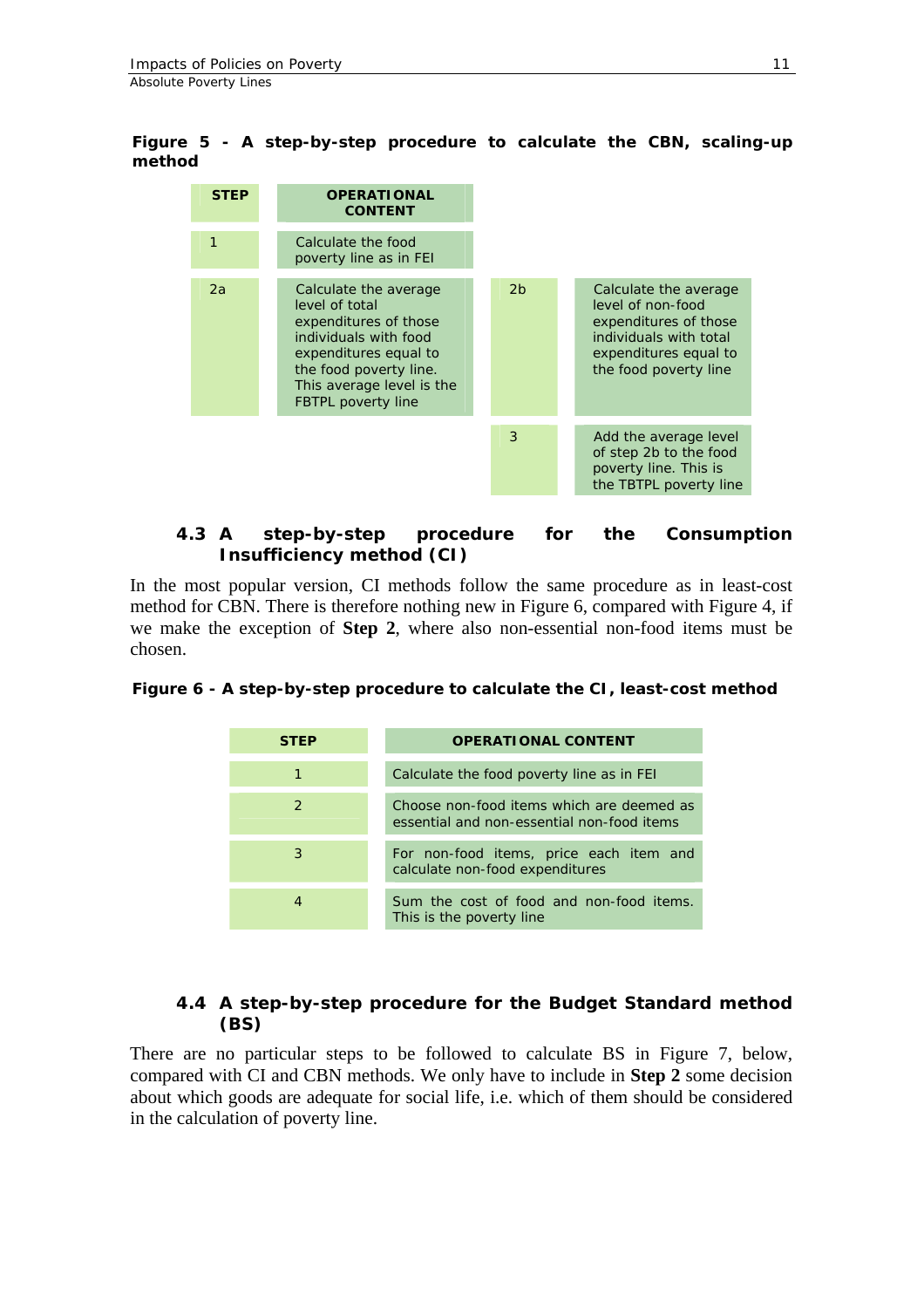| STEP          | <b>OPERATIONAL CONTENT</b>                                                                                                          |  |  |
|---------------|-------------------------------------------------------------------------------------------------------------------------------------|--|--|
|               | Calculate the food poverty line as in FEI                                                                                           |  |  |
| $\mathcal{P}$ | Choose non-food items which are deemed as<br>essential, non-essential non-food items and<br>goods that are adequate for social life |  |  |
| 3             | For non-food items, price each item and<br>calculate non-food expenditures                                                          |  |  |
|               | Sum the cost of food and non-food items.<br>This is the poverty line                                                                |  |  |

#### <span id="page-15-0"></span>**Figure 7 - A step-by-step procedure to calculate BS**

#### **5 EXAMPLES OF HOW TO DEFINE POVERTY WITH ABSOLUTE CONCEPTS**

#### **5.1 The FEI method**

Let us start with an example of how to cost FEI according to the least-cost method is used (Table 2, below). Numbers are adapted from a real case for India, as described in Subramanian and Deaton, 1996.

**Step 1** – In order to calculate an adequate food energy intake, the authors start from observed consumption patterns in the household survey for the state of Maharashtra, in India. This survey contains data on both expenditure and quantities of 149 food items. Data on quantities are converted by the authors into calories using the tables on the nutritive values of Indian foods. For the average consumption of total population, the daily caloric intake is **2,120** calories (Table 2, top panel – basket A). As can be easily seen, most of the caloric intake comes from cereals (about 75 per cent).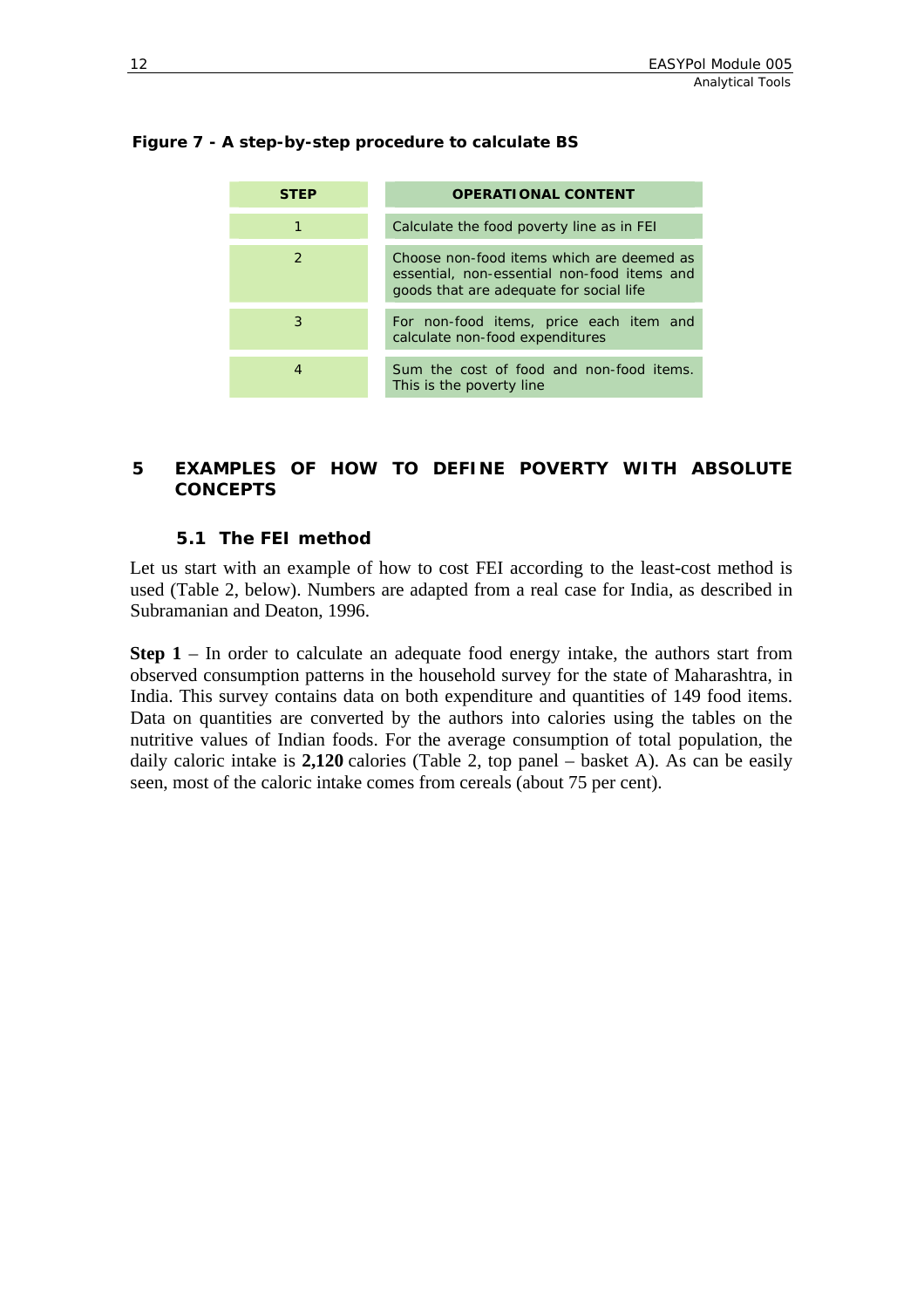|        | <b>Food items</b>    | Calories per day<br>obtained by<br>average<br>consumption | <b>Average price</b><br>per 1000<br>calories<br>(rupees) | Food<br>expenditure<br>per day<br>(rupees) |
|--------|----------------------|-----------------------------------------------------------|----------------------------------------------------------|--------------------------------------------|
|        | A                    | B                                                         | $\mathbf{C}$                                             | $D=B*C$                                    |
|        | <b>Cereals</b>       | 1 501                                                     | 0.64                                                     | 0.96                                       |
|        | Pulses               | 140                                                       | 1.15                                                     | 0.21                                       |
|        | Dairy                | 59                                                        | 3.69                                                     | 0.22                                       |
| ⋖      | Oils and fats        | 125                                                       | 1.74                                                     | 0.22                                       |
|        | Meat                 | 15                                                        | 11.70                                                    | 0.17                                       |
| BASKET | Fruit and vegetables | 74                                                        | 3.90                                                     | 0.29                                       |
|        | Sugar                | 153                                                       | 1.01                                                     | 0.15                                       |
|        | Other food           | 53                                                        | 17.40                                                    | 0.92                                       |
|        | Cereals              |                                                           |                                                          |                                            |
|        | <b>Rice</b>          | 322                                                       | 0.95                                                     | 0.31                                       |
|        | Wheat                | 180                                                       | 0.79                                                     | 0.14                                       |
|        | Jowar                | 801                                                       | 0.50                                                     | 0.40                                       |
|        | Bajra                | 140                                                       | 0.48                                                     | 0.07                                       |
|        | Other coarse cereals | 47                                                        | 0.66                                                     | 0.03                                       |
|        | Cereal substitutes   | 13                                                        | 2.23                                                     | 0.03                                       |
|        | <b>Totals</b>        | 2 1 2 0                                                   |                                                          | 3.15                                       |

**Table 2 - An example of how to calculate FEI** 

#### **Table 2 - (cont'd)**

|              | <b>Food items</b>    | Calories per day<br>obtained by<br>average<br>consumption | <b>Average price</b><br>per 1000<br>calories<br>(rupees) | <b>Food expenditure</b><br>per day (rupees) |
|--------------|----------------------|-----------------------------------------------------------|----------------------------------------------------------|---------------------------------------------|
|              | A                    | B                                                         | C                                                        | $D=B*C$                                     |
|              | <b>Cereals</b>       | 1 3 2 3                                                   | 0.64                                                     | 0.85                                        |
|              | <b>Pulses</b>        | 240                                                       | 1.15                                                     | 0.36                                        |
|              | Dairy                | 137                                                       | 3.69                                                     | 0.51                                        |
| $\mathbf{m}$ | Oils and fats        | 125                                                       | 1.74                                                     | 0.22                                        |
|              | Meat                 | 15                                                        | 11.70                                                    | 0.17                                        |
| BASKET       | Fruit and vegetables | 74                                                        | 3.90                                                     | 0.29                                        |
|              | Sugar                | 153                                                       | 1.01                                                     | 0.15                                        |
|              | Other food           | 53                                                        | 17.40                                                    | 0.92                                        |
|              | <b>Cereals</b>       |                                                           |                                                          |                                             |
|              | <b>Rice</b>          | 222                                                       | 0.95                                                     | 0.21                                        |
|              | Wheat                | 100                                                       | 0.79                                                     | 0.08                                        |
|              | Jowar                | 801                                                       | 0.50                                                     | 0.40                                        |
|              | Bajra                | 140                                                       | 0.48                                                     | 0.07                                        |
|              | Other coarse cereals | 47                                                        | 0.66                                                     | 0.03                                        |
|              | Cereal substitutes   | 13                                                        | 2.23                                                     | 0.03                                        |
|              | <b>Totals</b>        | 2 1 2 0                                                   |                                                          | 3.47                                        |

*Source: Author's elaboration and adaptation from Subramanian and Deaton, 1996.* 

**Step 2** – Now, suppose we build another basket of food (basket B) – this is an adaptation of the real example, where the same caloric intake is given by a different combination of food. In particular, let us assume that the amount of cereals is reduced and the amount of pulses and dairy is increased (Table 2, bottom panel).

**Step 3** – The authors provide average prices for 1,000 calories for each item in the basket. They are included in column C of Table 1 and expressed in rupees.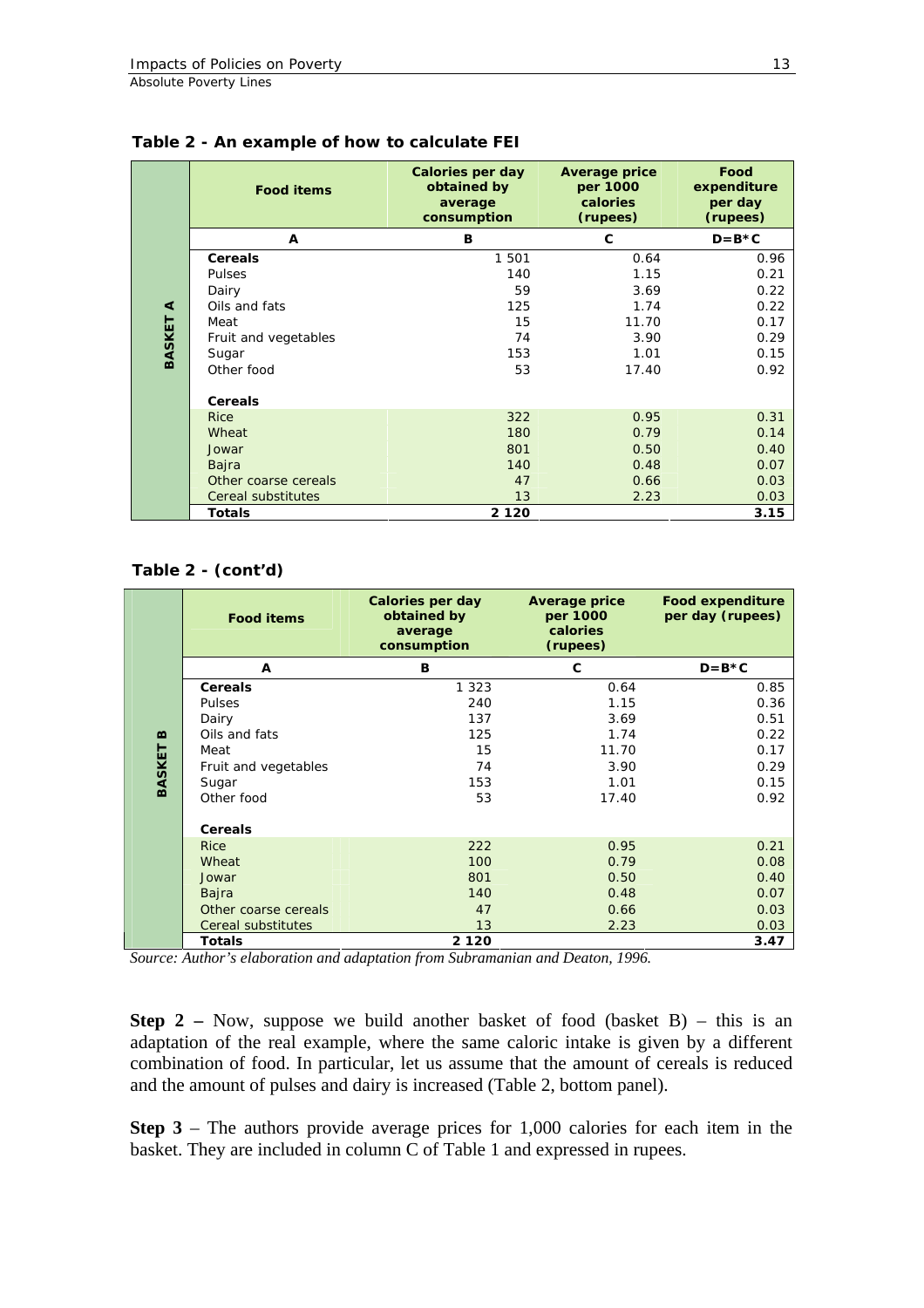**Step 4** – The total cost of achieving FEI is given in column D and obtained as the sum of the products of calories and corresponding prices for each item. Following this procedure, basket A would cost 3.15 rupees per day; basket B would cost 3.47 rupees per day. For comparison, the authors note that the wage rate in rural Maharashtra is about 15 rupees per day.

**Step 5** – Given that the same caloric intake can be obtained from two different baskets, the poverty line is taken to be the minimum cost to achieve that intake. The poverty line, in this case, would be 3.15 rupees per day. However, basket B could have still been chosen, if basket A falls short, say, of the minimum nutritional requirement.

Table 3, below, instead, illustrates what is needed to cost FEI when the expenditurebased method is used. The table assumes that the minimum caloric intake is 2,822 calories per day and that the caloric intake derived from average observed consumption is equal to 2,120 calories. In this case, daily consumption of each item is reevaluated by the ratio  $(2,822/2,120) = 1.331$ . With this correction, the average consumption is proportionally scaled up in order to achieve the minimum caloric intake. Food expenditure per day, given the same prices as before, is therefore recalculated in column F. It gives a total amount of 4.19 rupees per day, which is taken to be the poverty line according to FEI (expenditure-based method).

|                      | <b>Food items</b>                   | <b>Calories per</b><br>day obtained<br>by average<br>consumption | Average<br>price per<br>1000<br>calories<br>(rupees) | Food<br>expendi-<br>ture per<br>day<br>(rupees) | $Re-$<br>evaluated<br>daily<br>consump-<br>tion | Food<br>expendi-<br>ture per<br>day<br>(rupees) |
|----------------------|-------------------------------------|------------------------------------------------------------------|------------------------------------------------------|-------------------------------------------------|-------------------------------------------------|-------------------------------------------------|
|                      | A                                   | B                                                                | C                                                    | $D=B*C$                                         | E(S)                                            | $F = E * C$                                     |
|                      | <b>Cereals</b>                      | 1501                                                             | 0.64                                                 | 0.96                                            | 1998                                            | 1.28                                            |
|                      | Pulses                              | 140                                                              | 1.51                                                 | 0.21                                            | 186                                             | 0.28                                            |
|                      | Dairy                               | 59                                                               | 3.69                                                 | 0.22                                            | 79                                              | 0.29                                            |
| $\blacktriangleleft$ | Oils and fats                       | 125                                                              | 1.74                                                 | 0.22                                            | 166                                             | 0.29                                            |
| BASKET               | Meat                                | 15                                                               | 11.70                                                | 0.17                                            | 20                                              | 0.23                                            |
|                      | Fruit and<br>vegetables             | 74                                                               | 3.90                                                 | 0.29                                            | 99                                              | 0.39                                            |
|                      | Sugar                               | 153                                                              | 1.01                                                 | 0.15                                            | 203                                             | 0.21                                            |
|                      | Other food                          | 53                                                               | 17.40                                                | 0.92                                            | 71                                              | 1.23                                            |
|                      | <b>Totals</b>                       | 2120                                                             |                                                      |                                                 |                                                 |                                                 |
|                      | <b>Minimum</b><br>caloric<br>intake | 2822                                                             |                                                      |                                                 |                                                 |                                                 |
|                      |                                     |                                                                  |                                                      | 3.15                                            | 2822                                            | 4.19                                            |

*(§) Obtained by multiplying each item in column B by the ratio between the minimum caloric intake (2,822) and the caloric intake from average consumption (2,120).*

*Source: Author's elaboration and adaptation from Subramanian and Deaton, 1996.*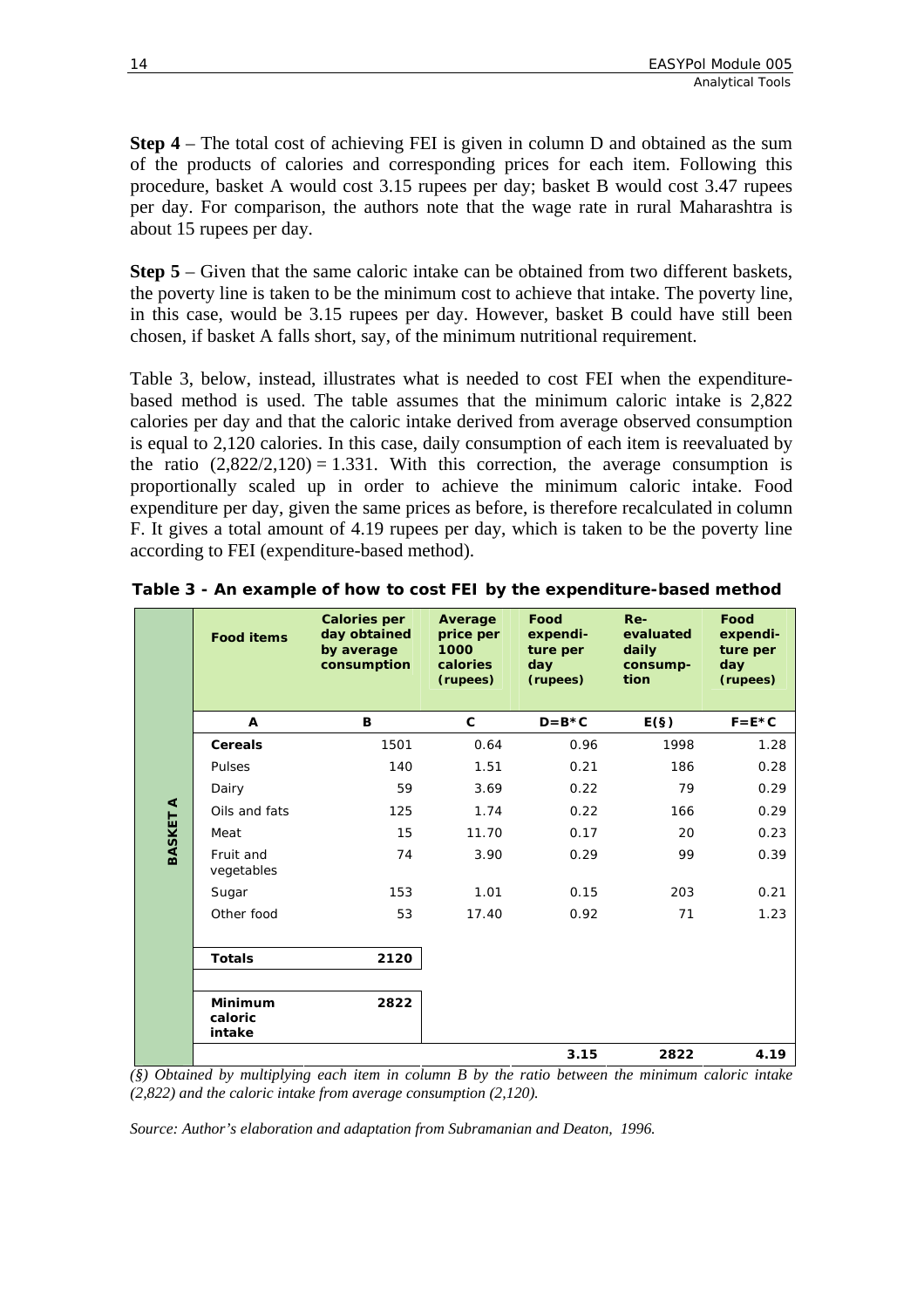#### **5.2 The CBN method**

<span id="page-18-0"></span>Drawing on the same real case as before, Table 4, below, explains how to calculate the CBN by using the least-cost method. The top panel is the same as in the case of FEI. It gives a food poverty line of 3.15 rupees per day. No further comment is therefore needed. The bottom panel, instead, includes two basic non-food items, clothing and shelter. The hypothesis is that their daily cost is equal to 0.05 rupees and 0.10 rupees, respectively. Non-food expenditure per day would therefore be equal to 0.15 rupees per day. The CBN poverty line is calculated by summing this non-food expenditure to the food poverty line. It gives 3.30 rupees per day, which is taken to be the poverty line.

|                      | <b>Food items</b>                       | <b>Calories per day</b><br>obtained by<br>average<br>consumption | <b>Average price</b><br>per 1000 calories<br>(rupees) | <b>Food expenditure</b><br>per day (rupees) |
|----------------------|-----------------------------------------|------------------------------------------------------------------|-------------------------------------------------------|---------------------------------------------|
|                      | A                                       | B                                                                | $\mathbf{C}$                                          | $D=B*C$                                     |
|                      | <b>Cereals</b>                          | 1501                                                             | 0.64                                                  | 0.96                                        |
|                      | Pulses                                  | 140                                                              | 1.15                                                  | 0.21                                        |
|                      | Dairy                                   | 59                                                               | 3.69                                                  | 0.22                                        |
|                      | Oils and fats                           | 125                                                              | 1.74                                                  | 0.22                                        |
|                      | Meat                                    | 15                                                               | 11.70                                                 | 0.17                                        |
| $\blacktriangleleft$ | Fruit and<br>vegetables                 | 74                                                               | 3.90                                                  | 0.29                                        |
|                      | Sugar                                   | 153                                                              | 1.01                                                  | 0.15                                        |
| BASKET               | Other food                              | 53                                                               | 17.40                                                 | 0.92                                        |
|                      | <b>Total calories</b>                   | 2120                                                             |                                                       |                                             |
|                      | Food poverty line (FEI)                 |                                                                  |                                                       | 3.15                                        |
|                      |                                         |                                                                  |                                                       |                                             |
|                      | Non-food items                          |                                                                  |                                                       | Non-food<br>expenditure per day<br>(rupees) |
|                      | Clothing                                |                                                                  |                                                       | 0.05                                        |
|                      | Shelter and utilities                   |                                                                  |                                                       | 0.10                                        |
|                      | <b>CBN</b> poverty line<br>(least-cost) |                                                                  |                                                       | 3.30                                        |

**Table 4 - An example of how to build CBN, least-cost method** 

*Source: Author's elaboration and adaptation from Subramanian and Deaton, 1996.* 

Table 5, below, instead, illustrates the alternative method of building CBN, i.e. the scaling up method. Table 5 reports a hypothetical distribution of food and non-food expenditures of seven individuals. Let us also assume that the food poverty line is as calculated in Table 2, at 3.15 rupees per day.

Let us first investigate how to calculate FBTPL. This is very simple. For example, in the table George and Mark have food expenditures (3.15 rupees) equal to the food poverty line. In order to calculate FBTPL, we must calculate the average total expenditures of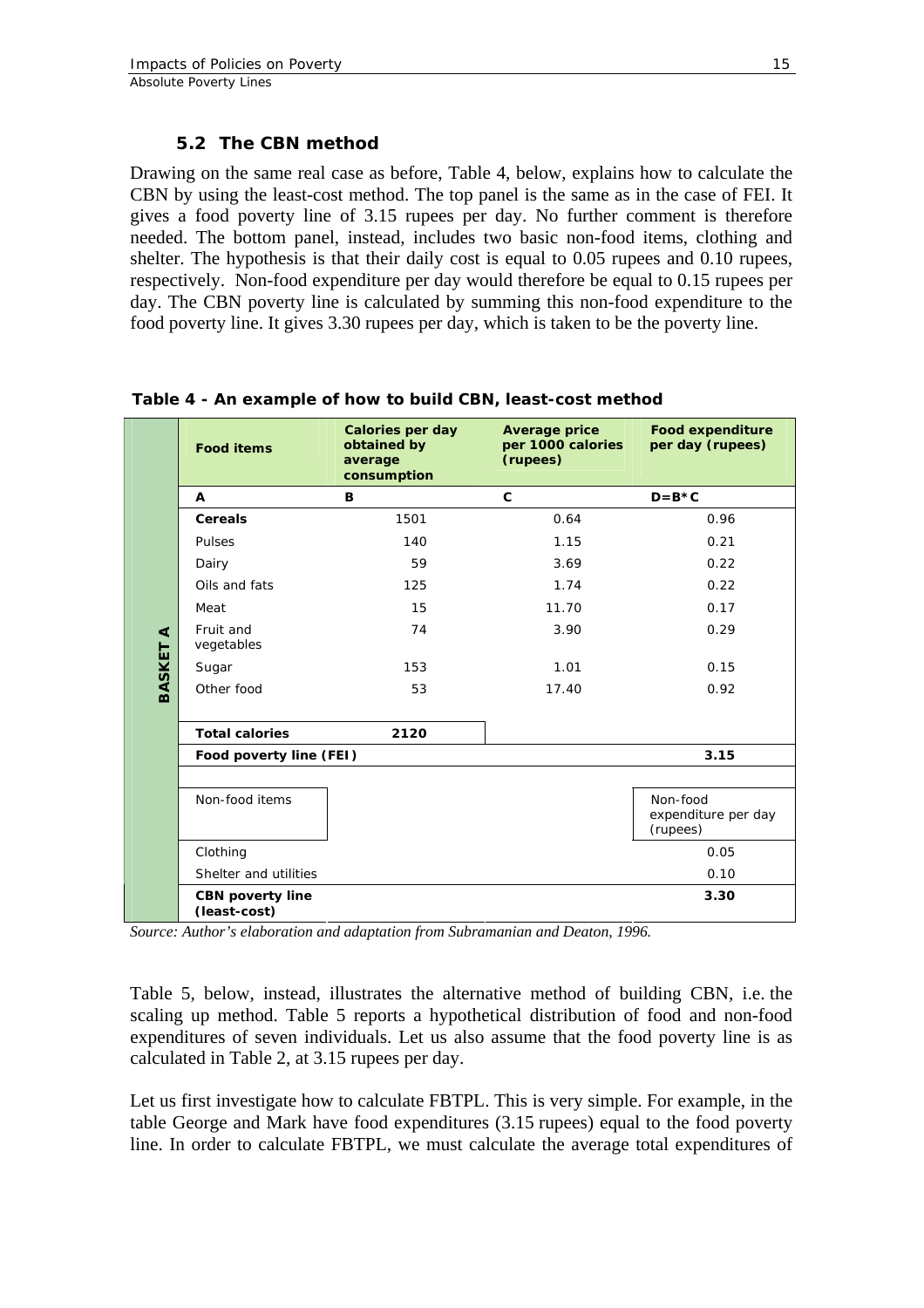those individuals. This average is **4.575**, which is also the poverty line according to the FBTPL.

With regard to TBTPL, we must first identify those individuals with total expenditures equal to the food poverty line. As is the case for Jack and Frank in the table. Then, we must calculate the average level of their non-food expenditures, which is 0.67. This average level is the non-food poverty line. Adding it to the food poverty line, yields a TBTPL of **3.82**.

As can be easily seen, the two methods leads to different poverty lines. In particular, FEI  $\langle$  TBTPL  $\langle$  FBTPL, as discussed in Figure 1, as 3.15  $\langle$  3.82  $\langle$  4.575.

|                 | <b>Individuals</b>                                                                                                                                                                                                                                                                                                                                 | Food<br>expenditure<br>per day<br>(rupees) | Non-food<br>expenditure<br>per day<br>(rupees) | <b>Total expenditures</b><br>per day (rupees) |  |
|-----------------|----------------------------------------------------------------------------------------------------------------------------------------------------------------------------------------------------------------------------------------------------------------------------------------------------------------------------------------------------|--------------------------------------------|------------------------------------------------|-----------------------------------------------|--|
|                 | A                                                                                                                                                                                                                                                                                                                                                  | B                                          | $\mathbf{C}$                                   | $D=B*C$                                       |  |
|                 | Jack                                                                                                                                                                                                                                                                                                                                               | 2.31                                       | 0.84                                           | 3.15                                          |  |
|                 | Frank                                                                                                                                                                                                                                                                                                                                              | 2.65                                       | 0.50                                           | 3.15                                          |  |
|                 | George                                                                                                                                                                                                                                                                                                                                             | 3.15                                       | 1.35                                           | 4.50                                          |  |
|                 | Mark                                                                                                                                                                                                                                                                                                                                               | 3.15                                       | 1.50                                           | 4.65                                          |  |
|                 | Paul                                                                                                                                                                                                                                                                                                                                               | 4.50                                       | 1.48                                           | 5.98                                          |  |
|                 | Charles                                                                                                                                                                                                                                                                                                                                            | 5.47                                       | 1.42                                           | 6.89                                          |  |
| <b>BASKET A</b> | Edward                                                                                                                                                                                                                                                                                                                                             | 6.22                                       | 1.93                                           | 8.15                                          |  |
|                 | Food poverty line (see Table 2)                                                                                                                                                                                                                                                                                                                    |                                            |                                                | 3.15                                          |  |
|                 | Calculation of FBTPL<br>a) Identify individuals with food expenditure $=$ FEI poverty line. They are George and<br>Mark.<br>b) Take their average <b>total</b> expenditure: $(4.50+4.65)/2 = 4.575$ . This is the FBTPL poverty<br>line (look at total expenditure of those having a level of food expenditure equal to the food<br>poverty line). |                                            |                                                |                                               |  |
|                 | Calculation of TBTPL                                                                                                                                                                                                                                                                                                                               |                                            |                                                |                                               |  |
|                 | a) Identify individuals with <b>total</b> expenditure = FEI poverty line. They are Jack and Frank.                                                                                                                                                                                                                                                 |                                            |                                                |                                               |  |
|                 | b) Take their average non-food expenditure: $(0.84+0.50)/2 = 0.67$ .                                                                                                                                                                                                                                                                               |                                            |                                                |                                               |  |
|                 | c) Sum up FEI poverty line $(3.15)$ and average non-food expenditure $(0.67)$ . It gives 3.82.<br>This is the TBTPL poverty line (look at non-food expenditure of those having total<br>expenditure equal to the food poverty line).                                                                                                               |                                            |                                                |                                               |  |

**Table 5 - An example of how to build CBN, scaling up method** 

Another possibility of calculating a TBTPL poverty line is given by Ravallion and Bidani, 1994. They used the regression method described in Section 3.2, using data on 45,000 households in the SUSENAS sample for Indonesia. They found that the average food share of those having total expenditure equal to the food poverty line was  $\alpha$ =0.67. It means that the average non-food expenditure  $(1-\alpha)=0.33$ . Therefore  $(2-0.67)=1.33$ was the factor they applied to  $z^{FEI}$  to obtain the cost of basic needs according to the TBTPL method. The method by Ravallion and Bidani is recommended when large datasets have to be handled. Furthermore, the econometric specification allows the analyst to take into account non-linearities in the relation between food share and

<u> Timografi</u>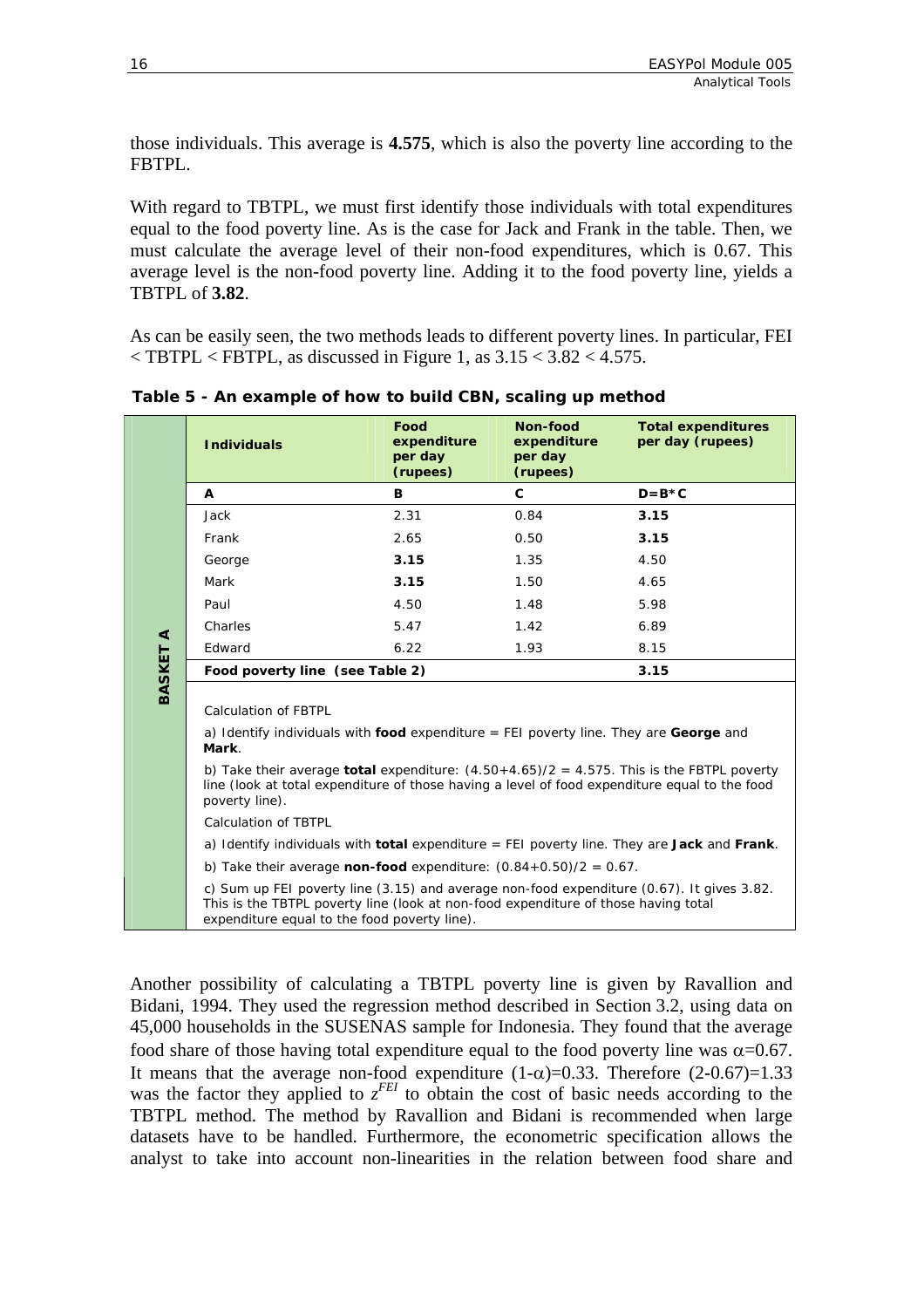<span id="page-20-0"></span>income (i.e. a quadratic Engel curve, like in Ravallion and Bidani, 1994, and those socio-demographic characteristics that are likely to affect the relation between food share and income. Things are not always as simple as Table 5 may suggest.

#### **5.3 The CI and BS method**

The way in which the Consumption Insufficiency and Budget Standard methods can be applied do not differ in the technical procedure from what is illustrated in the previous section. When these methods are chosen, the problem is not how to calculate the poverty line, but how to select non-essential non-food items and goods for social life they require. The CI method, for example, could be easily applied following the example of Table 4, by adding a non-essential non-food item (e.g. a bicycle). The daily cost of this item should then be added to the CBN poverty line, in order to get a CI poverty line. In the same vein, BS methods could be easily applied following the same example, by adding a good for an individual's social life, like, say, recreational activities. The daily cost per day of this good should then be added to the CI poverty line to get the BS poverty line. As already noted in the conceptual section, this way of proceeding is polluted by the increasing arbitrary content of the goods selected to define the poverty line. These two methods often end up with considering total expenditure as an indicator of standard of living, not least because of the extreme difficulty to get a reliable series of prices for non-essential goods in less developed countries.

#### **6 DISCUSSION: CRITICAL ASPECTS OF ABSOLUTE POVERTY LINES**

#### **6.1 Critical aspects of FEI**

Let us now focus on some critical aspects of these methodologies.

Even though FEI is relatively parsimonious in its requirements, as we need to determine which **food and the amount of food** that is adequate for an individual to be in good health, it is a severe conception of minimum subsistence. Even extremely poor individuals should consume some clothing and shelter, but the value of these consumption items is not embodied in FEI. Furthermore, note that economic welfare and nutritional standards may give contradictory prescriptions (see Section 3.1).

There might be difficulties to find consensus on which food is more adequate (basket A or basket B in Table 2?). Furthermore, the type and the amount of food needed to be in good health may vary among individuals and areas, with potential differences of the underlying poverty lines by subgroups of population. For example, Tarp *et al*., 2002, for the case of Mozambique, uses three variants of FEI poverty lines, finding that poverty comparisons are not robust with respect to the choice of the approach.

FEI ignores the possibility of substitution among goods to achieve the same food energy intake (basket A and B in Table 1). Substitution may occur because of **different tastes** and basically depends on cross-price elasticities. FEI implies that the preference structure must be equal for all individuals and equal to that set by nutritional standards.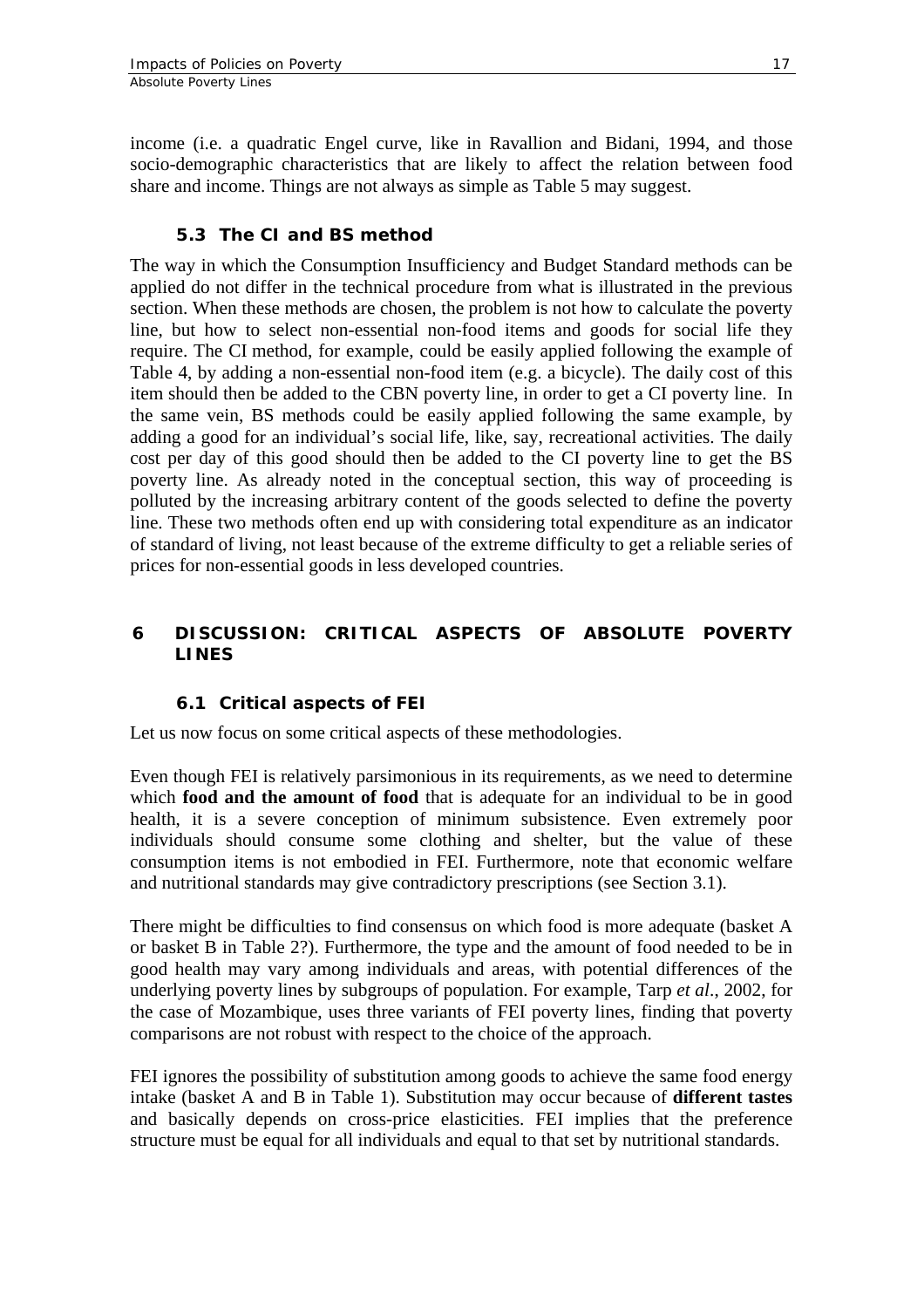<span id="page-21-0"></span>Substitution may also occur depending on **relative prices**. The cost of buying a fixed energy intake may change if the prices of food items are different over space and time. Poverty lines tend to be higher where the relative price of food is higher, even though consumers may be compensated by lower prices elsewhere in the budget<sup>17</sup>. As a consequence, food energy intakes may have different values in different areas because of different **price levels**. Ravallion and Bidani, 1994, give an example for Indonesia. They found that in the cities higher prices and lower caloric requirements prevail. Urban food prices were, on average, 12 per cent higher than in rural areas. At the same level of per capita expenditure, therefore, urban consumers consume less calories than rural consumers do. It follows that a common nutritional standard would require a higher per capita expenditure in the cities. This would result in a higher poverty line in urban than in rural areas. They show that it would mean that there appears to be more poverty in urban areas, even though real incomes and real levels of consumption are much higher in the cities. This also suggests that policies aimed to affect prices of food baskets are likely to affect their composition

# **6.2 Critical aspects of CBN**

CBN shares with FEI the flaws and criticisms imputed to food items. In addition, it has its own flaws regarding the *non-food* side of the approach. In particular, as it requires the determination of an adequate set of non-food items (for which there is less objective standard than the nutritional requirements in the case of food), it may give rise to strong disagreements on the appropriate list, as well as the difficulty of correctly pricing them. The difficulty of valuing non-food items has led some countries to use shortcuts to estimate the non-food components. As noted above, Vietnam and South Korea, in the past, have used the median level of all non-food spending and the average spending in the poorest two-fifths of the population in the income distribution, respectively, without discriminating among non-food items. Such methods have the effect of changing the nature of the poverty from absolute to mixed (**absolute** in the food part and **relative** in the non-food part).

# **6.3 Critical aspects of CI**

From a conceptual point of view, there is no difference with CBN. Flaws and criticisms are almost the same, with CI possibly exacerbating the disagreement about non-food items to be included in the list, as it is extremely difficult to find an objective basis to include non-essential items in the calculation of the poverty line.

# **6.4 Critical aspects of BS**

BS requires that goods be defined as adequate for social life, which may cause further disagreement on the appropriateness of goods beyond that already discussed for both food and non-food items in other methods. More importantly, the value of goods for social life is not easily determined, as for many of them there is no market price. This makes their evaluation somewhat arbitrary, leading to arbitrary poverty lines.

<span id="page-21-1"></span> $\overline{a}$  $17$  See Deaton, 1997.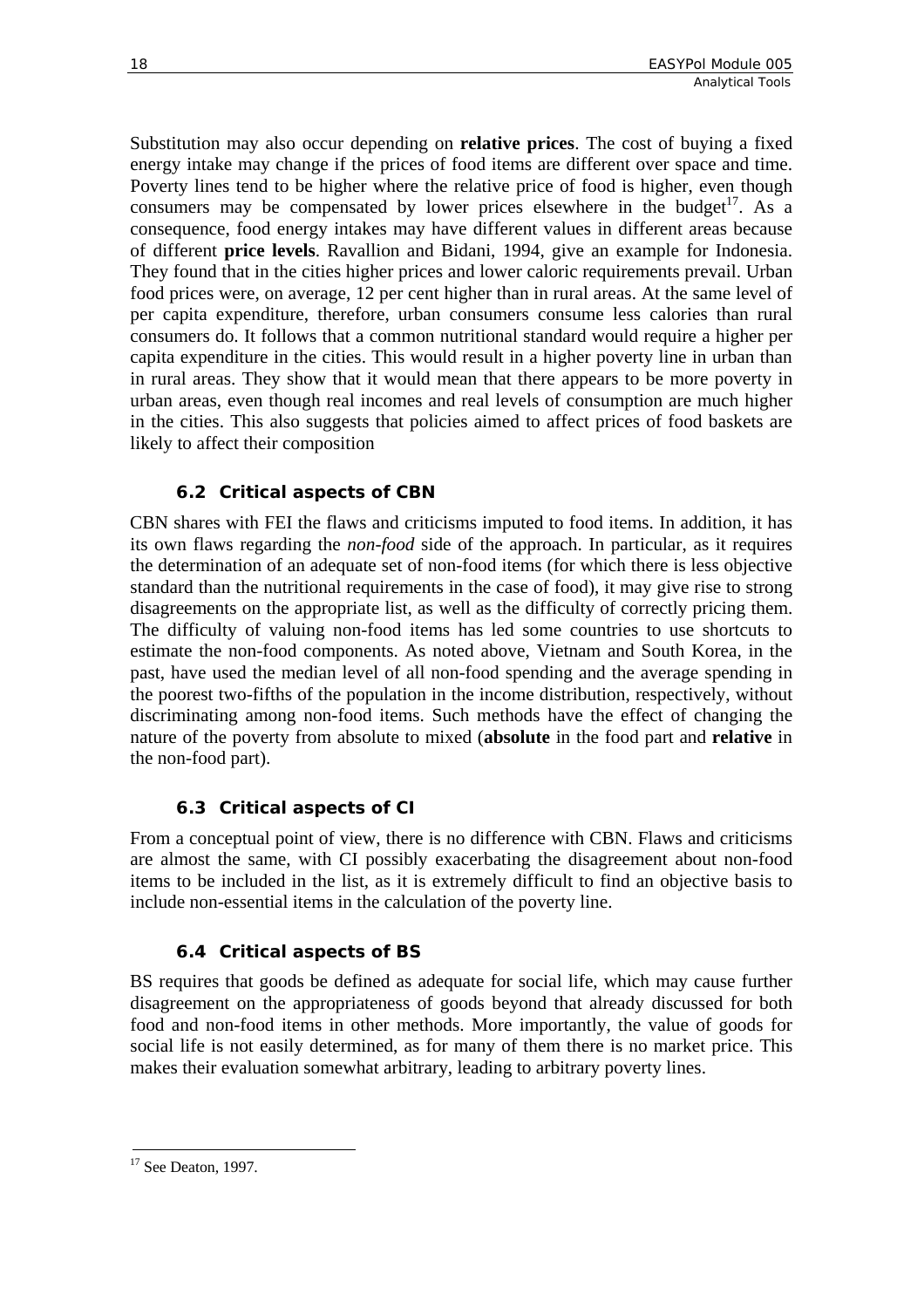#### <span id="page-22-0"></span>**7 CONCLUSIONS**

The basic result of this module is that poverty lines may be defined with the help of some absolute concepts. Four concepts have been considered: FEI, CBN, CI and BS. FEI is the more restrictive, as it only includes food items in the calculation of the poverty line. The other methods progressively add other items for the definition of poverty line. Table 6, below, summarises these aspects, focusing on the definition of each method and the on the general concept of poverty it underlines, as well as the main flaws and criticisms. The far right column indicates how the poverty line is calculated.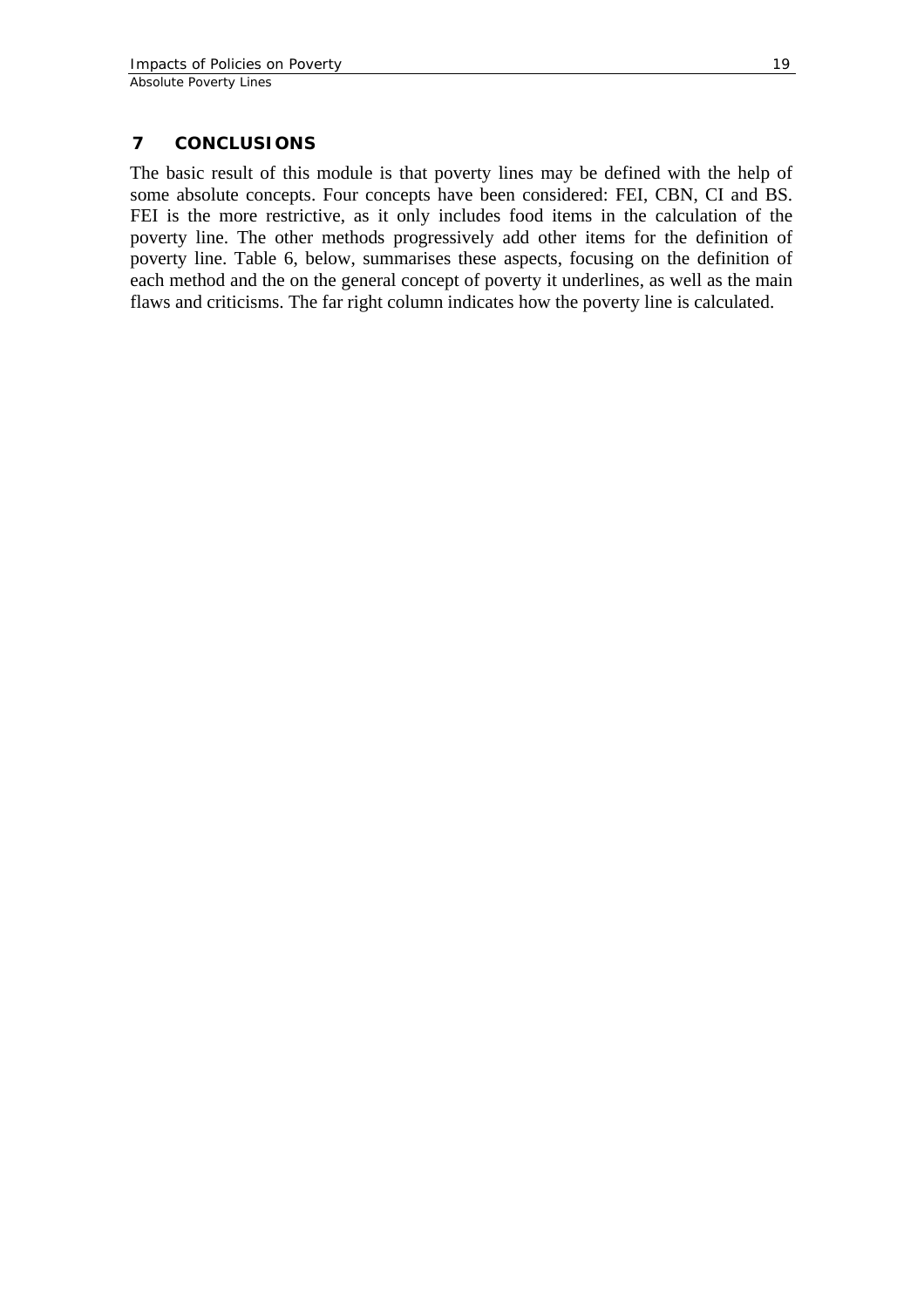| <b>METHODS</b>                                     | <b>Definition</b>                                                                                                                              | General<br>concept                                                                                 | Main<br>requirements                                                                                    | Flaws/<br><b>Criticism</b>                                                                                                                                                  | <b>Poverty</b><br>line<br>measure-<br>ment                                  |
|----------------------------------------------------|------------------------------------------------------------------------------------------------------------------------------------------------|----------------------------------------------------------------------------------------------------|---------------------------------------------------------------------------------------------------------|-----------------------------------------------------------------------------------------------------------------------------------------------------------------------------|-----------------------------------------------------------------------------|
| 1)<br>Food<br><b>Energy</b><br>Intake (FEI)        | Enough food<br>to meet energy<br>requirements                                                                                                  | <b>Severe</b><br>conception of<br>minimum<br>subsistence.<br>It disregards<br>social needs         | Determine the<br>amount of food<br>(nutritional<br>requirements)<br>that is adequate<br>for good health | a) Difficulties<br>about consensus<br>on which kind of<br>food is more<br>adequate;<br>b) it ignores<br>substitution<br>possibilities;<br>c) it ignores<br>different tastes | The cost of<br>purchasing<br>basic food                                     |
| Cost<br>2)<br>of<br>basic<br>needs<br>(CBN)        | A consumption<br>bundle with<br>food and non-<br>food items<br>that are<br>deemed to be<br>adequate                                            | Mild<br>conception of<br>minimum<br>subsistence.<br>Close to<br>budget<br>standard<br>methods      | As in $1 +$ the<br>determination of<br>which and how<br>many non-food<br>items                          | As in $1 + a$ )<br>disagreement on<br>the list of non-<br>food items:<br>b) difficulty in<br>valuing them.                                                                  | The cost of<br>purchasing<br>the basket<br>of food and<br>non-food<br>items |
| 3) Consump-<br>tion<br>insufficiency<br>(CI)       | All goods and<br>services<br>considered<br>necessary to<br>satisfy the<br>unit's basic<br>needs                                                | Weak<br>conception of<br>minimum<br>subsistence.<br>Very close to<br>budget<br>standard<br>methods | As in $2$                                                                                               | As in 2                                                                                                                                                                     | <b>The</b><br>aggregate<br>value of all<br>goods and<br>services            |
| 4)<br><b>Budget</b><br>standard<br>methods<br>(BS) | All goods and<br>services<br>considered<br>necessary to<br>satisfy the<br>unit's basic<br>needs plus a<br>basic<br>minimum for<br>social lives | Weak<br>conception of<br>minimum<br>subsistence                                                    | As in $3 +$ the<br>need to define<br>what is adequate<br>for social lives.                              | As in $3 +$<br>disagreement<br>about what<br>constitutes<br>adequate for<br>social lives.                                                                                   | The<br>aggregate<br>value of all<br>needs                                   |

<span id="page-23-0"></span>

|  |  |  | Table 6 - Poverty lines in an absolutist perspective |  |
|--|--|--|------------------------------------------------------|--|
|--|--|--|------------------------------------------------------|--|

#### **8 READERS' NOTES**

 $\overline{a}$ 

#### **8.1 Time requirements**

The delivery of this module to an audience already familiar with the definition of poverty<sup>18</sup> may take up to three hours.

<span id="page-23-1"></span><sup>18</sup> See EASYPol Module 004: *[Impacts of Policies on Poverty: The Definition of](http://www.fao.org/docs/up/easypol/312/povanlys_defpov_004EN.pdf) Poverty*.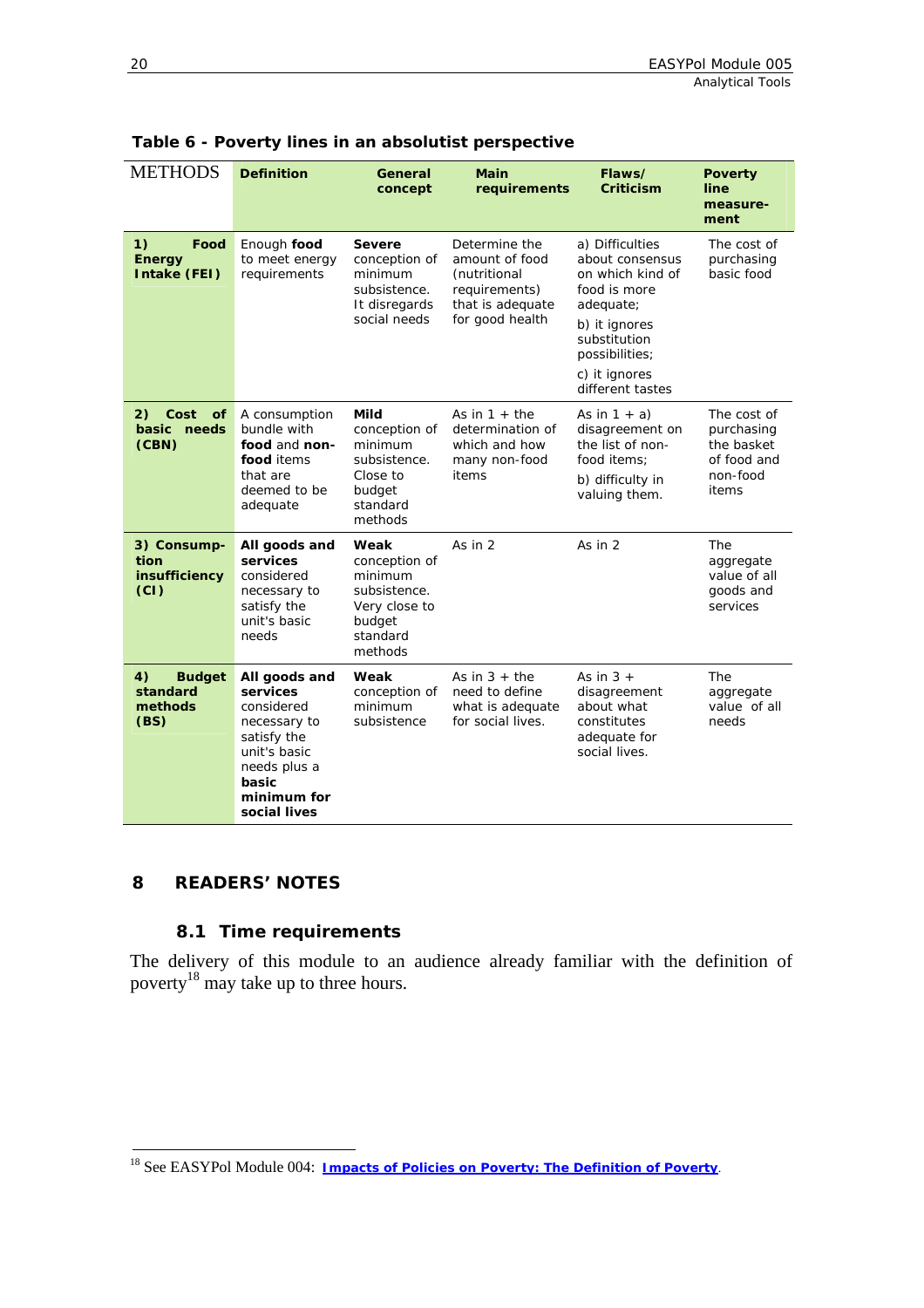#### **8.2 Frequently asked questions**

<span id="page-24-0"></span>Some frequently asked questions are the following:

- $\checkmark$  How is poverty defined? Poverty may be defined on an absolute basis, but methods may differ according to which goods are included in calculating the cost of a decent living standard.
- $\checkmark$  **How do we build a poverty line**? The main methods are FEI and CBN. They are also the most used in an absolutist perspective. CI and BS methods are flawed by the type of goods that should define the standard of living. These two latter methods are also the most polluted by relative concepts.
- $\checkmark$  Is the poverty line a too rough a threshold to define who is poor and who is not? Yes, it is. Poverty is not usually such a discontinuous phenomenon to say that being just above the absolute poverty line means that you are a non-poor. Contradictory results may emerge if different versions of the poverty lines are used<sup>[19](#page-24-1) 20</sup>.

# **8.3 Complementary EASYPol modules**

Complementary EASYPol modules are:

- EASYPol Module 004: *[Impacts of Policies on Poverty: The Definition of Poverty](http://www.fao.org/docs/up/easypol/312/povanlys_defpov_004EN.pdf).*  which is propaedeutic to this module.
- EASYPol Module 035: *[Impacts of Policies on Poverty: Dominance and Poverty](http://www.fao.org/docs/up/easypol/328/povety&dominance_035EN.pdf).*  which is useful to understand how to skip the controversial issue of setting a poverty line. Before reading this module, however, it is best if other modules on poverty measurement are addressed first.

# **9 REFERENCES AND FURTHER READINGS**

- Ahmed T. U., 1991. Poverty in Bangladesh, *Proceedings of the Workshop of Dissemination of Current Statistics*, Bureau of Statistics, Dhaka, Bangladesh.
- Dandekar V. M., Rath N., 1971a. Poverty in India: Dimensions and Trends, *Economic and Political Weekly*, **6**, pp. 25-48, Mumbai, India.
- Dandekar V. M., Rath N., 1971b. *Poverty in India*, Indian School of Political Economy, Pune, India.
- Deaton A., 1997. *The analysis of household surveys*, The Johns Hopkins University Press, Baltimore, USA.
- Ercelawn A., 1991. *Absolute Poverty as Risk of Hunger: Norms, Incidence, and Intensity for Rural and Urban Pakistan*, University of Karachi, Applied Economics Research Centre, Karachi, Pakistan.

 $\overline{a}$ 

<span id="page-24-1"></span><sup>19</sup> See, for example, Tarp *et al*. ,2002, for the case of Mozambique.

<span id="page-24-2"></span><sup>20</sup> On this topic, see the Easypol Module 035: *[Impacts of Policies on Poverty: Poverty and](http://www.fao.org/docs/up/easypol/328/povety&dominance_035EN.pdf) [Dominance](http://www.fao.org/docs/up/easypol/328/povety&dominance_035EN.pdf)*.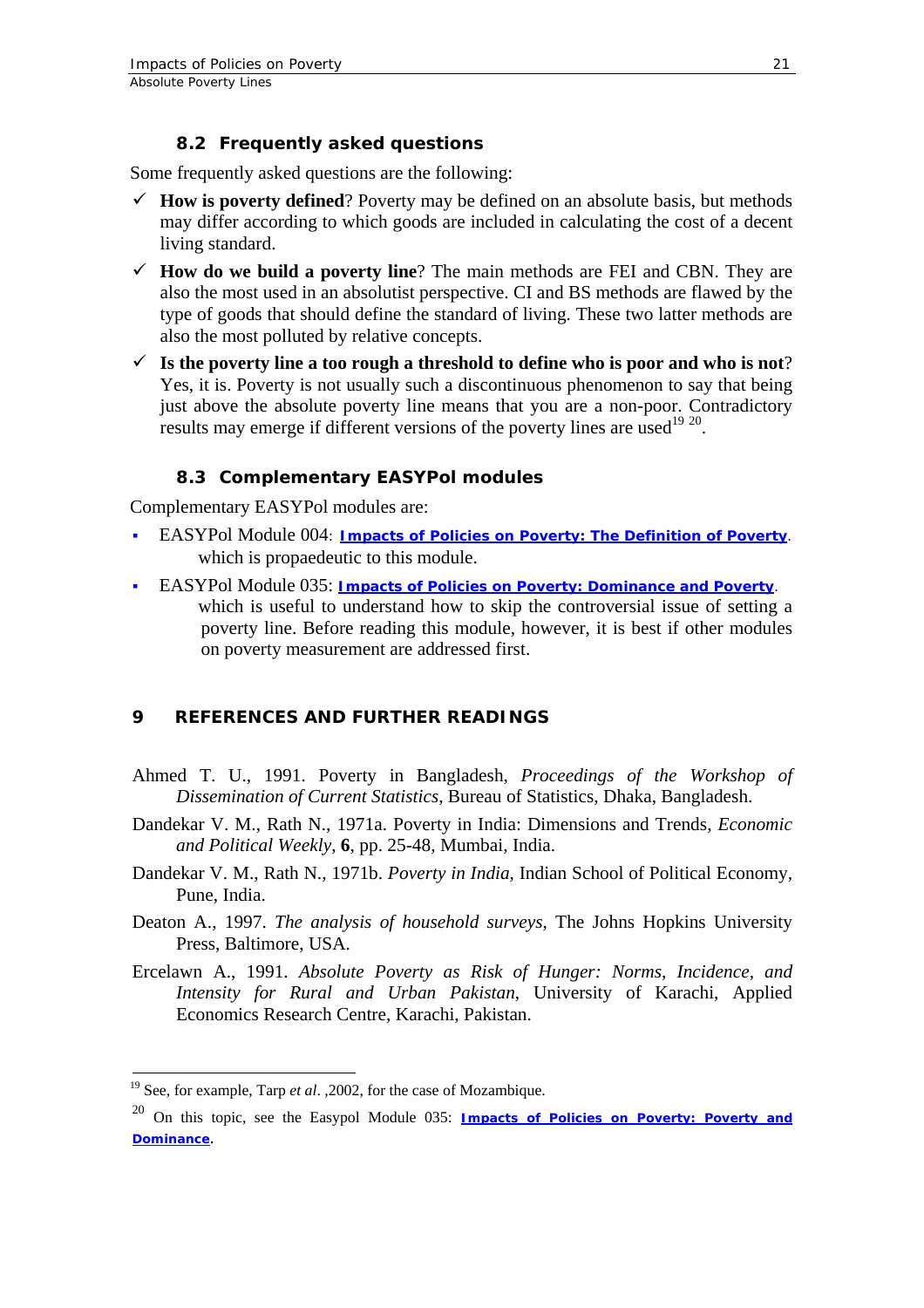- FAO, 1950. Calorie Requirements. Report of the Committee of Calorie Requirements, *FAO Nutritional Studies No. 5*, Rome, Italy.
- FAO, 2003. Food Energy Methods of Analysis and Conversion Factors, *FAO Food and Nutrition Paper No. 77*, FAO, Rome, Italy.
- Greer J., Thorbecke E., 1986. A Methodology for Measuring Food Poverty Applied to Kenya*, Journal of Development Economics*, **24**, pp. 59-74, Elsevier, BV.
- Orshansky M., 1965. Counting the Poor: Another Look at the Poverty Profile*, Social Security Bulletin*, **28/1**, pp. 3-29.
- Osmani S., 1982. *Economic Inequality and Group Welfare*, Oxford University Press, Oxford, UK.
- Park, N. H. 2001. *Poverty Rate and Poverty Line in Korea*, Conference Paper, Philippine Institute for Development Studies, Makati City, The Philippines.
- Paul S., 1989. A model of construncting the poverty line, *Journal of Development Economics*, **30**, pp. 129-144, Elsevier, BV.
- Perumal M., 1992. New Budget Standard Poverty Lines for Malaysia, *Review of Income and Wealth*, **38**, pp. 341-353, (also available at: *http://www.roiw.org/1992/341.pdf*)
- Ravallion M., Bidani B., 1994. How Robust is a Poverty Profile?, *The World Bank Economic Review*, **8(1)**, pp. 75-102.
- Rowntree B. S., 1901. *Poverty: A Study of Town Life*, MacMillan, London, UK.
- Subramanian S., Deaton A., 1996. The demand for Food and Calories, *Journal of Political Economy*, **104**, pp. 133-162, The University of Chicago Press, USA.
- Tarp F., Simler K., Matusse C., Heltberg R., Dava G., 2002. The Robustness of Poverty Profiles Reconsidered, *FCND Discussion Paper No. 124,* IFPRI, Washington DC, USA.
- World Bank, 2001. *Poverty Manual (available at: http://web.worldbank.org/WBSITE/EXTERNAL/WBI/WBIPROGRAMS/PGLP/0,,contentMDK:202842 96~menuPK:461269~pagePK:64156158~piPK:64152884~theSitePK:461246,00.html*).